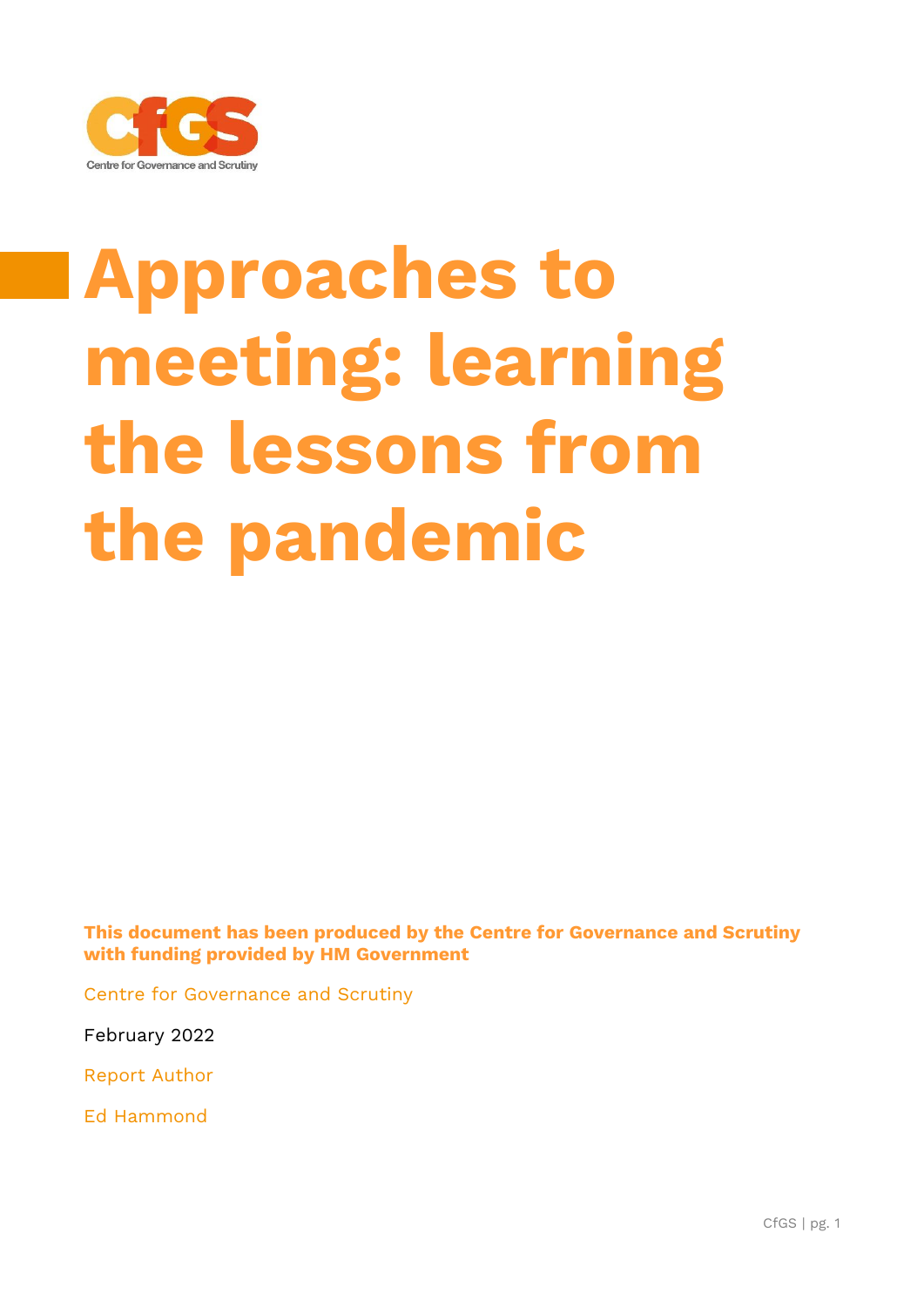#### About the Centre for Governance and Scrutiny

CfGS exists to promote better governance and scrutiny, both in policy and in practice. We support local government, the public, corporate and voluntary sectors in ensuring transparency, accountability, and greater involvement in their governance processes.

Governance and scrutiny are essential for the successful working of any organisation. Now, more than ever, trusted decisions are needed. We believe that decisions are better made when they are open to challenge and involve others – whether that's democratically elected representatives, those affected by decisions, or other key stakeholders.

At the heart of better governance and scrutiny are the right behaviours and culture. Our work champions these relational aspects and designs the structures to support them, leading to more effective decision-making and improved outcomes for organisations and people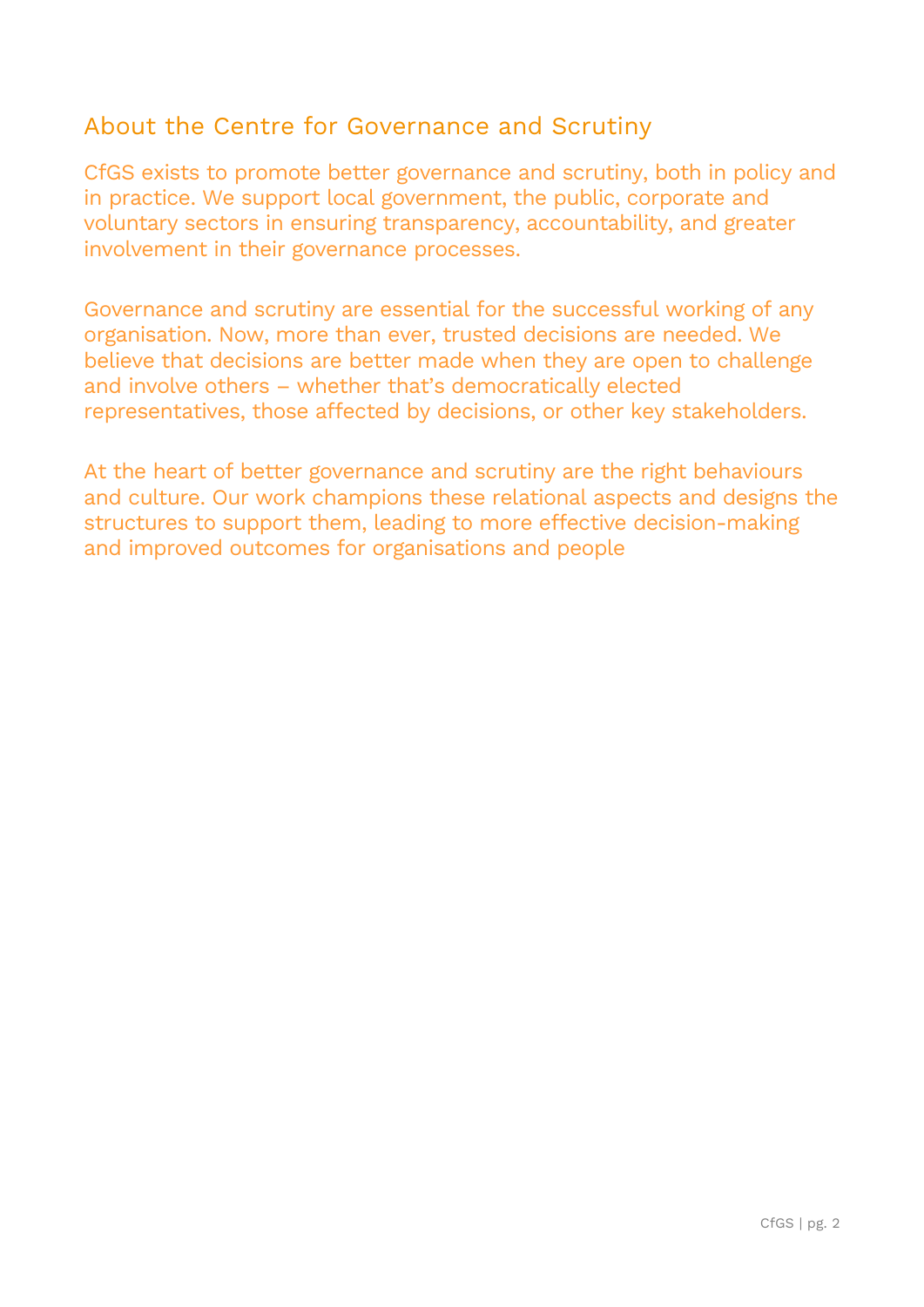# **Contents**

# **5** / Introduction

Background

What the CfGS has done

The current legal position: definitions of 'hybrid' and 'remote' meetings

Definitions of what hybrid meetings are, who is a participant and how 'informal' and 'formal' hybrid meetings might be managed differently

# **10** / Learning from experience: behaviours and attitudes associated with remote and hybrid working

Behaviour change overall

The frequency of meetings- understanding when members' and other voices need to be heard

Preparation

The structure and management of meetings: focus and attention

The approach to debate and dialogue

Accessibility, for councillors and other active participants

Accessibility for the public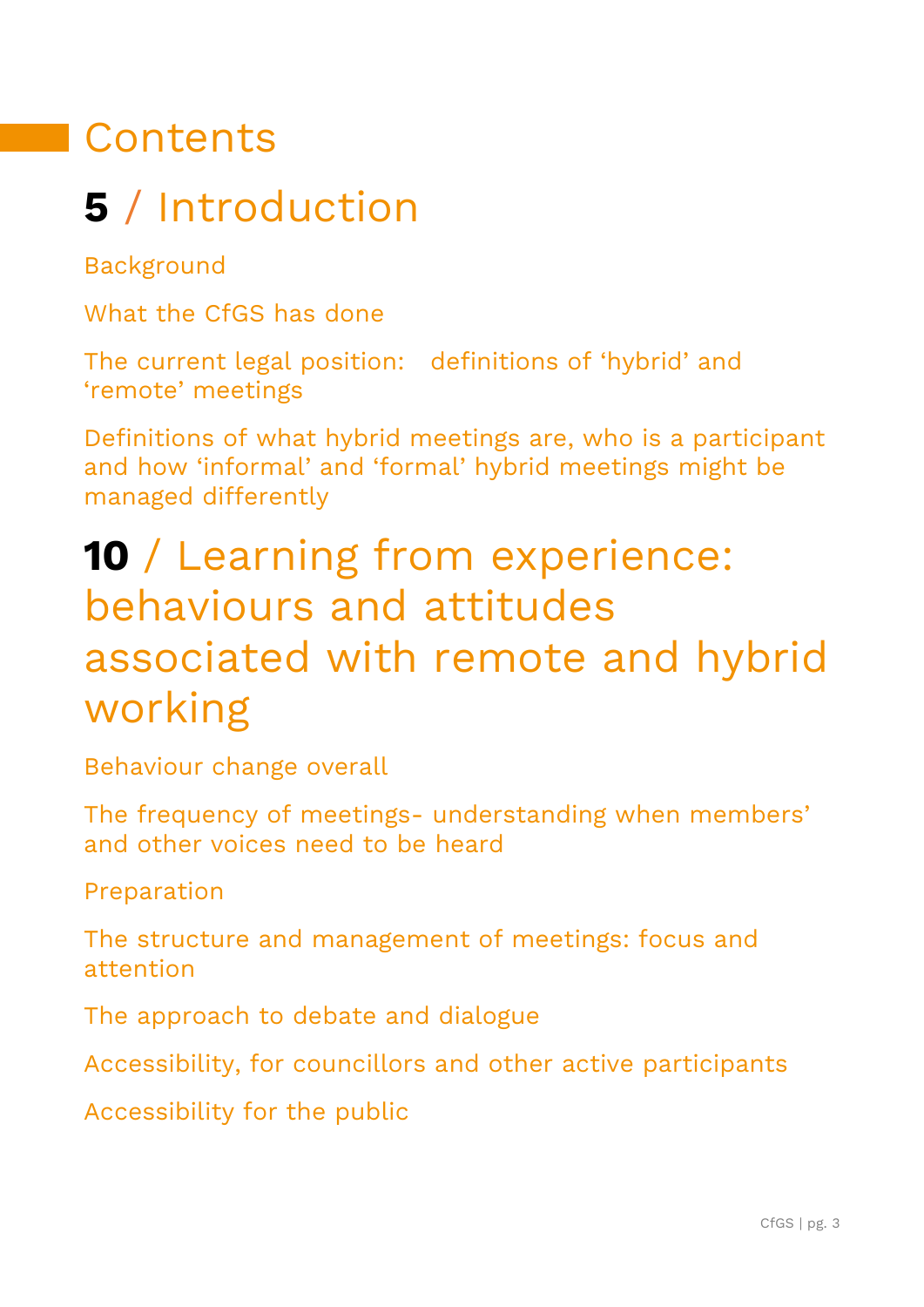# **18** / Acting on learning: a hybrid and remote meeting protocol

Managing meetings differently

Consistent rules and principles to underpin where and when hybrid meetings can be convened

Principles for planning and preparation

Understanding how support on technology, and access, will need to be managed for participants and observers

Technology

Access for Participants and others involved in the meeting

Access for the public

Guidance for chairs and members on the transaction of business, with a particular focus on behaviours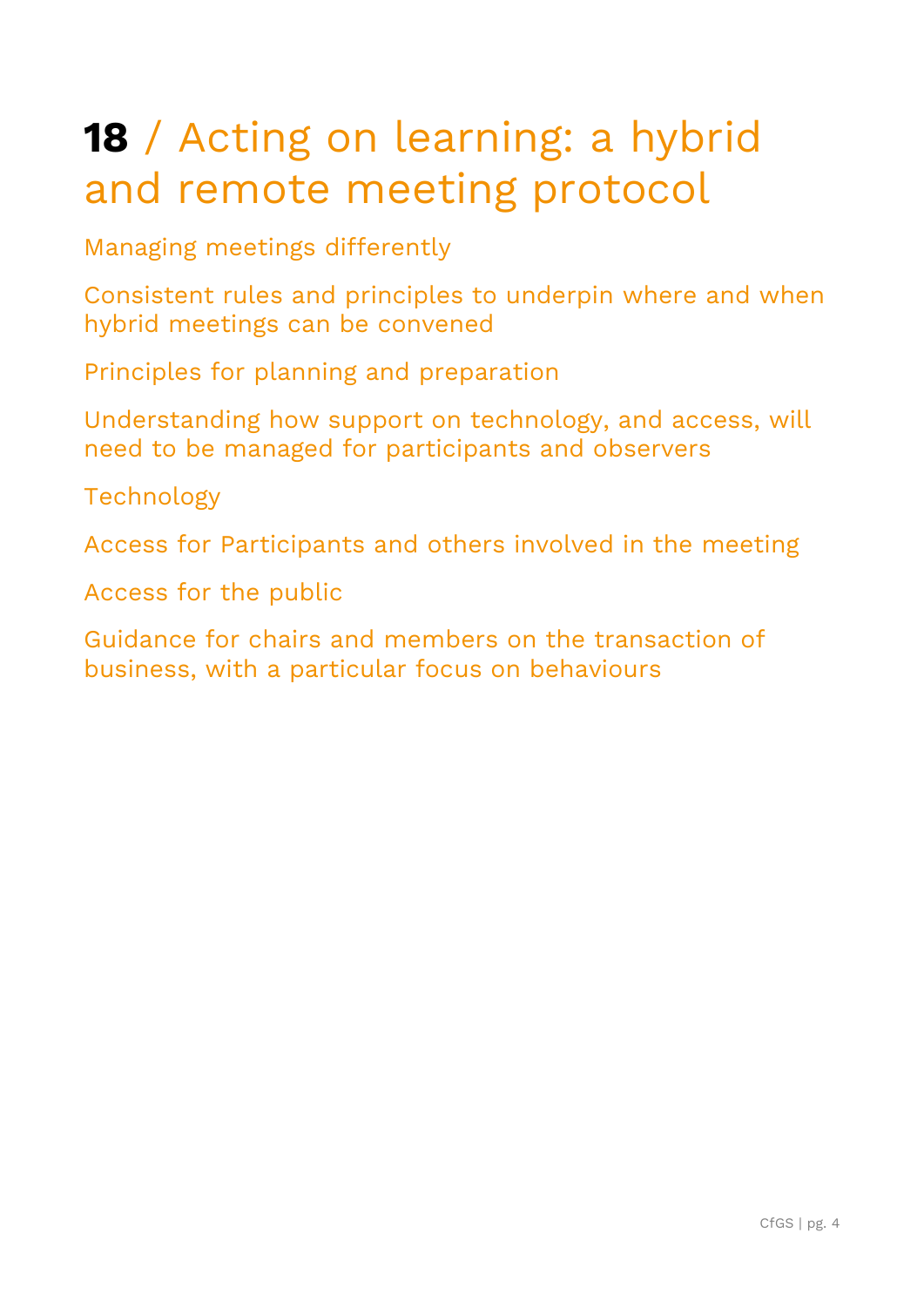# 1. Introduction

We have learned throughout the pandemic that convening meetings remotely can be an effective and transparent way to carry out council business. The ability to view meetings online brought councils to the public and made council meetings more accessible.

The powers to convene meetings remotely are no longer available to local authorities in England – they sat in Regulations which expired in May 2021. Campaigning work undertaken recently by membership bodies in the sector, has highlighted that councils consider that they require the freedom to make the judgement as to when convening meetings this way will work for them.

This is about more than administrative convenience – a proportionate and measured approach to hybrid and remote working will significantly enhance and widen participation in local democracy. Opening out democracy, in the interests of equality, diversity and inclusion, is a significant driver for the operation of hybrid approaches. By and large it has proven easier for the public to engage with remote meetings (with online viewing figures far more than those physically present in public galleries pre-pandemic) – although there are key equalities considerations in ensuring that remote meetings are fully and meaningfully accessible, as we explain in this paper.

If not designed carefully these models can bring risks, this is particularly around public accessibility and how behaviours and relationships between members, and between members and officers, may need to shift to accommodate these new ways of working on a more permanent basis.

Recognising the importance of attitudes and behaviours is a critical part of designing and delivering successful meetings. Making technical arrangements for hybrid working is only part of the story.

Throughout the pandemic, following research and conversations, the CfGS has been keeping the issue of remote meetings under continual review, which has led this paper.

The aim of this paper is to focus on the ways councils can integrate consistent, transparent, and accountable arrangements in their constitutions for the operation of hybrid meetings and – in due course, when the law allows – remote meetings. This paper aims to suggest a framework within which councils can think about their options, informed by their own legal advice. There are many reasons why individual councils may wish to take steps on hybrid meetings which differ from each other – the need to take account of differing circumstances is central to local democracy. But within each council, the application of these arrangements must be clear and consistent.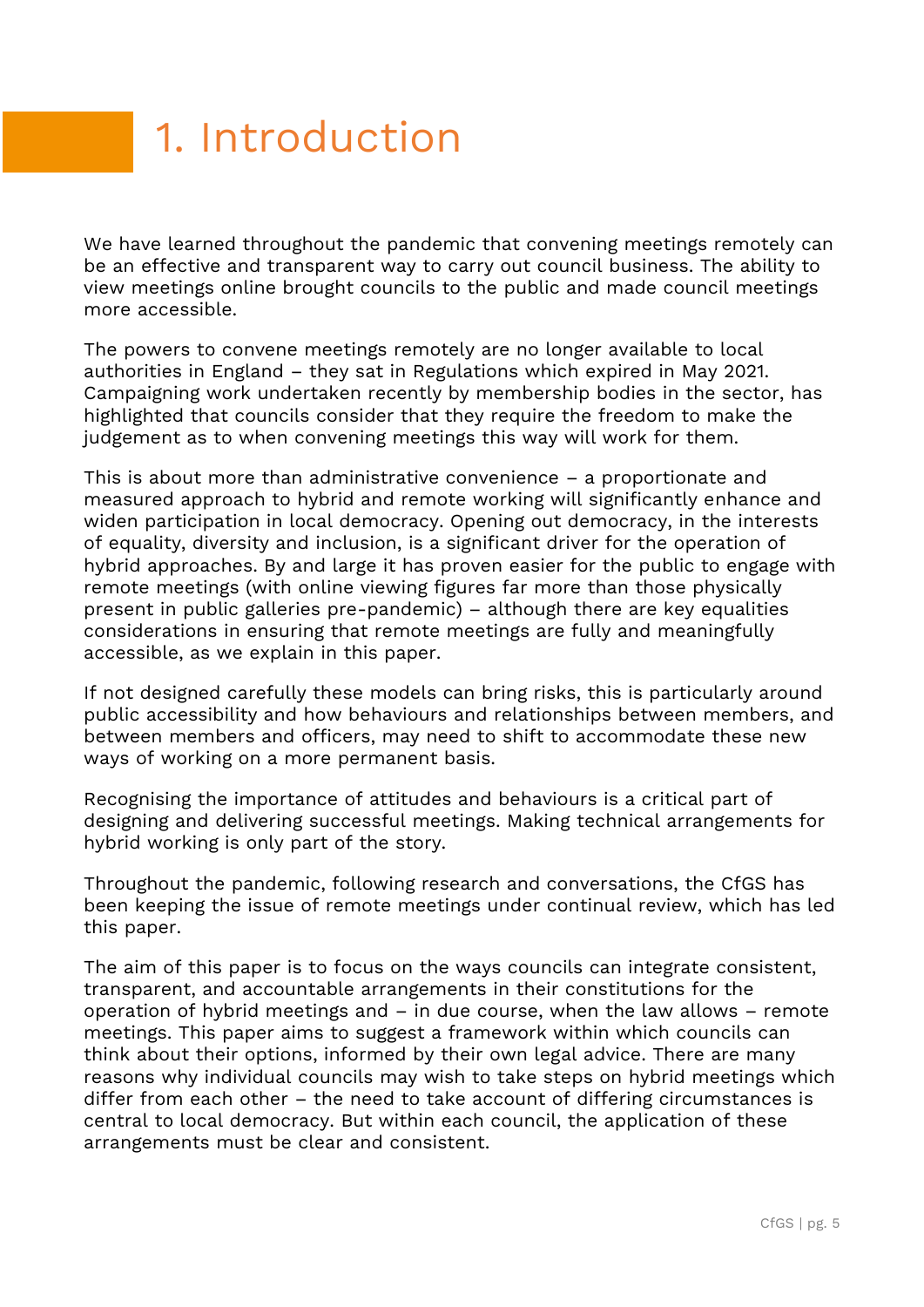This paper aims to provide a means to assure this consistency. This will be done by recommending the adoption of a hybrid working protocol (explained in chapter 3), setting out key arrangements for such meetings, and the matters to be considered in making such arrangements. This should be based on learning from experience in convening meetings remotely which we explore in chapter 2.

### 1.1 Background

In April 2020, Government passed emergency Regulations further to the Coronavirus Act to allow councils in England (and Police and Crime Panels in England and Wales) to convene meetings remotely.

Councils convened meetings entirely remotely between the coming into force of these Regulations and their expiry in May 2021. Before this date, lawyers in Local Government and the Association of Democratic Services Officers brought action in the Administrative Court, supported by a range of national sector bodies (including Government itself) seeking confirmation that the wording in the Local Government Act 1972 permitted councils to convene meetings remotely. However, the Court declined to make such an order (its reasoning can be found at [here\)](https://assets.publishing.service.gov.uk/government/uploads/system/uploads/attachment_data/file/982476/210429_Letter_to_council_leaders_-_remote_meetings_judgment.pdf)

In March 2021 Government issued a "call for evidence", in the form a twelve-week consultation, inviting views on the adoption of permanent arrangements for remote meetings. Government's view was, and is, that the adoption of these arrangements needs to happen by way of primary legislation, and that therefore must wait until time is available in Parliament – either for a standalone Bill or for the relevant provisions to be added to another relevant Government Bill. Since the call for evidence the Secretary of State has advised that he wishes to provide for hybrid and remote meetings in law.

In Wales, the power to convene meetings remotely was provided in the Local Government (Wales) Measure 2011. These powers were refined and developed by the Local Government and Elections (Wales) Act 2021, further to which statutory guidance was issued. The guidance refers to both remote and hybrid meetings as "multi-location" meetings, and requires councils to make provision for them, as well as for the broadcast of proceedings in audio, and in some cases video.

#### 1.2 What CfGS has done

Found below is a summary of the work that CfGS has undertaken throughout the pandemic pertaining to remote meetings:

- Issued initial guidance on behaviours and conduct as part of the suite of support provided to local authorities through the Remote Meetings Partnership at the beginning of the pandemic;
- Carried out two surveys to gather experiences once in summer 2020 and again in early 2021;
- Observed a significant number of webcast council meetings;
- Reviewed a selection of councils' remote meeting protocols in their constitutions, as they stood in May 2021, and any protocols for the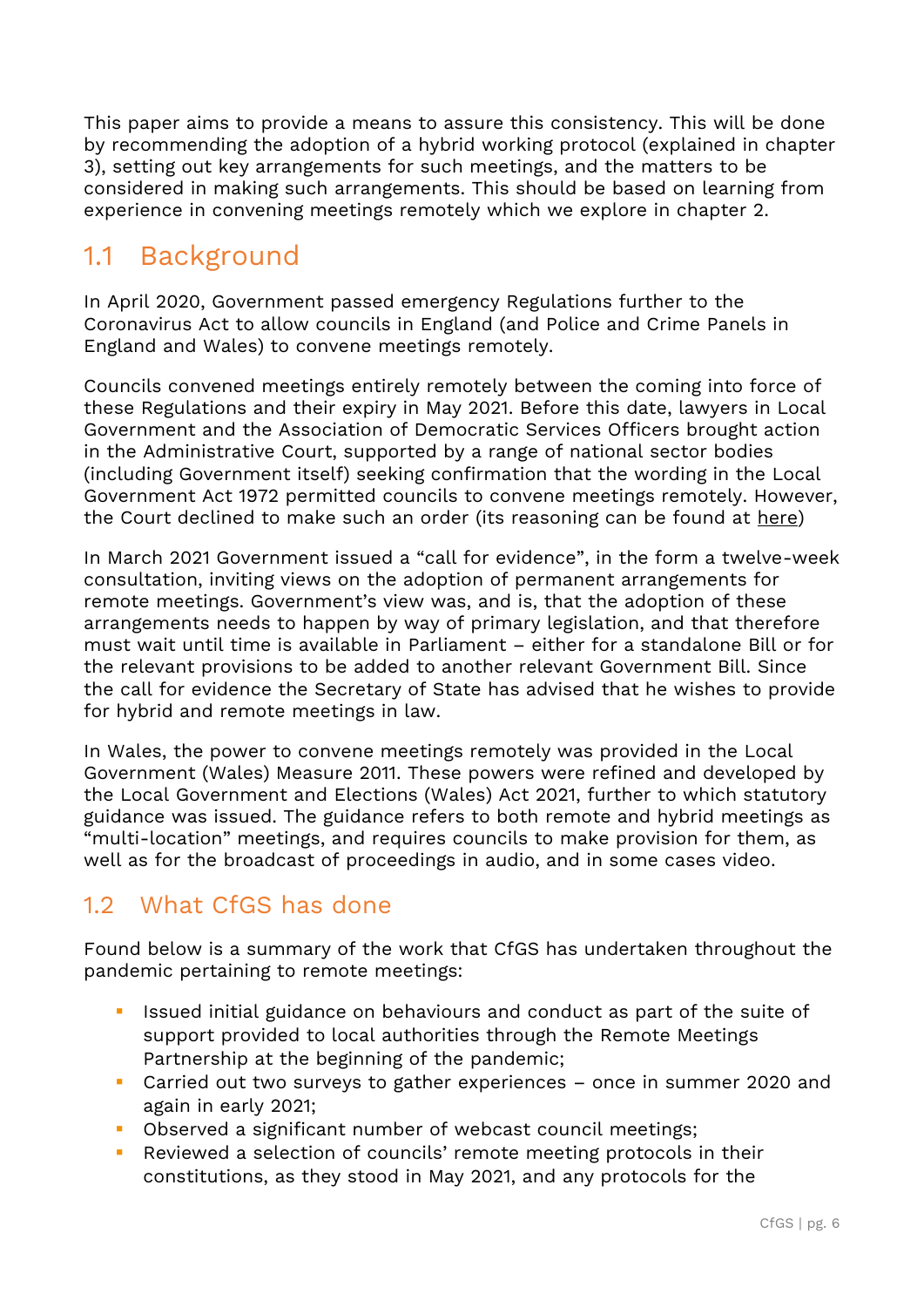operation of hybrid meetings which may have been drafted more recently. We highlight a selection of these in this paper;

Held several roundtables and seminars with members and officers in late 2021 and early 2022 to identify areas of learning and development in light of experiences from the pandemic.

We have also, through the Remote Meetings/Digital Democracy Partnership convened by the LGA, engaged closely with membership organisations including ADSO and LLG.

#### 1.3 The current legal position: definitions of "hybrid" and "remote" meetings

Following the expiry of the Regulations in May 2021 all meetings must now (February 2022) be convened in person. The legal participants of a meeting must all be physically present. Others involved in a meeting – witnesses, for example – may attend remotely. Councils can also broadcast meetings, as many have for some time. Despite the availability of this facility, councils must ensure that the public can access the physical location in which the meeting takes place to observe.

This is the case whether the meeting will be making decisions or not. If the meeting is convened under the Local Government Act 1972 (the case for almost all council bodies, except for council Cabinets/executives) those attending the meeting must be physically present for it to go ahead. The position for Cabinets is less clear, and several councils have taken the view that because they are not 1972 Act committees, they may still be convened entirely remotely.

For this reason, since May 2021 meetings have often been convened with committee members present, but with others (cabinet members, officers and others giving evidence) joining by remote means. These meetings are what this paper describes as "hybrid" meetings. This approach gained traction in late autumn 2021, when the development of the Omicron variant of the coronavirus made the convening of all-physical meetings challenging for public health reasons. It is an approach which has continued into 2022, and which looks likely to be a long-term trend.

Some councils have taken the view that they can convene meetings largely or wholly remotely, and held in public, which carry out business, but which are not "formal" meetings in the legal sense. Under these circumstances most or all attendees attend remotely, the meeting cannot make decisions but "advises" an officer or member who acts to make decisions under delegated (or emergency) powers. This was an approach which some councils took to meet a pressing business need at the height of the first lockdown period before the Regulations came into effect. The public policy need for this kind of workaround is arguably now lessened. Councils will need to think extremely carefully about the legal basis on which these decisions are convened, and the legal safety of decisions made which might engage with these "informal" member bodies.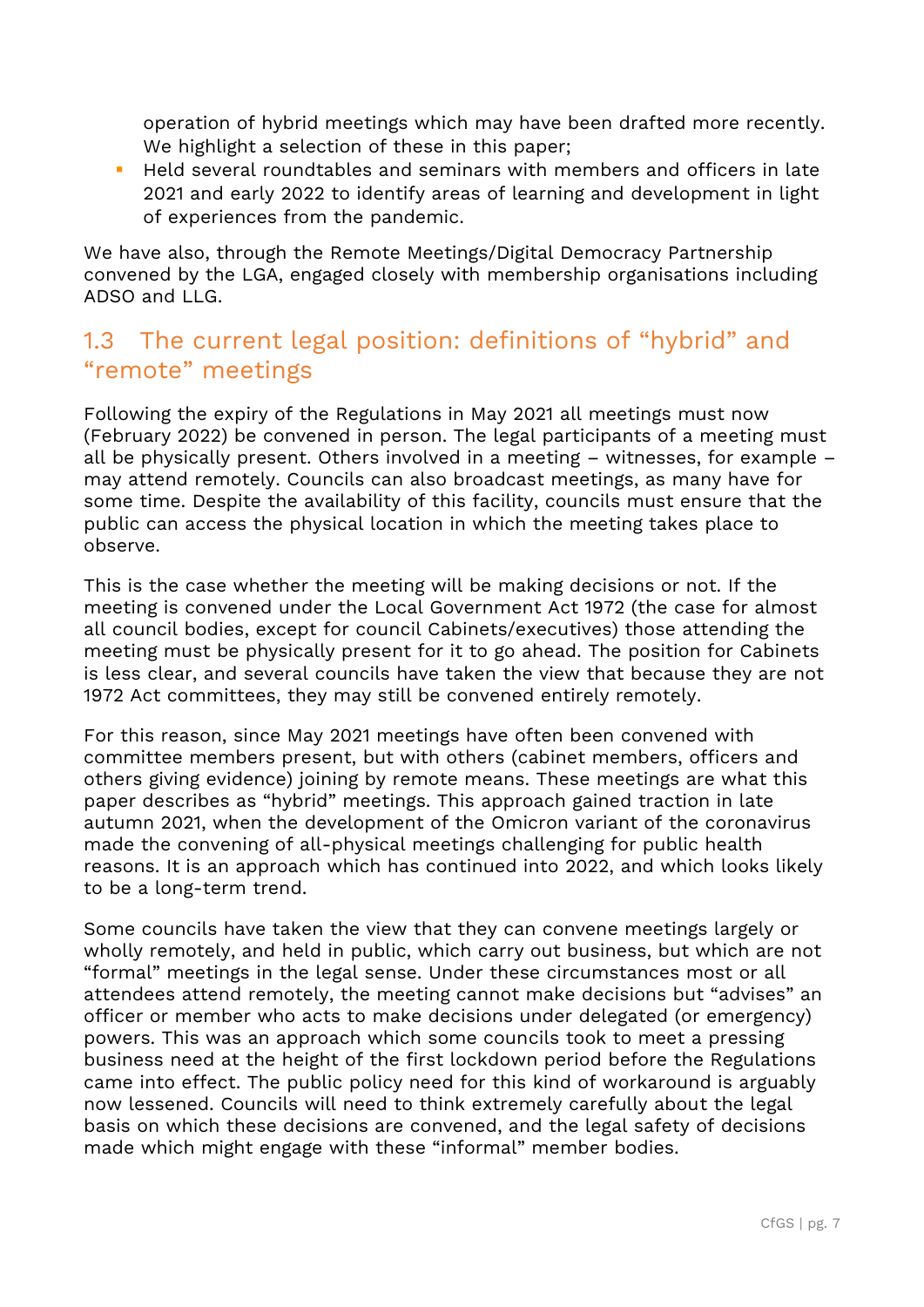#### 1.4 Definitions of what hybrid meetings are, who is a "participant" and how "informal" and "formal" hybrid meetings might be managed differently

A formal hybrid meeting is a meeting of a principal council where:

- o The meeting is of a committee or sub-committee of the council, with the meeting being convened under the Local Government Act 1972<sup>1</sup>;
- o The members of the committee or sub-committee are required to be physically present to be marked as in attendance, and to vote. For the avoidance of doubt this includes formal co-optees, whether or not they hold formal voting rights;
- o The facility must be available for the public to attend the meeting physically. This includes physical attendance to record and broadcast the meeting;
- o Some other non-committee members may need to be present. For example, some councils have determined that applicants for licenses, and for planning permission, should be present;
- o Other councillors, officers or individuals (include members of the public who may be playing an active part in the meeting by presenting a petition, or asking a formal question) may join the meeting remotely, subject to – in various cases - the council's constitution, the decision of the Monitoring Officer or the decision of the chair).

An informal hybrid meeting is:

- o A gathering of members and officers to discuss matters relevant to the authority's business, but in a setting where the Local Government Act 1972 does not apply and no decisions can be made;
- o A gathering which can take many forms from a short meeting between a councillor and an officer over Teams, to a public meeting with an agenda and to which the public are admitted, which may look and feel like a formal meeting, but to which usual provisions relating to formal meetings may not apply and where a range of people join remotely and physically. Scrutiny review meetings may, in future, be conducted in this manner – or, more likely, entirely remotely.

#### "Participants" and others who are involved

Further to the definition above, in respect of a formal hybrid meeting:

 $1$  Certain meetings are convened under different legislation. Council executives / Cabinets meet under the Local Government Act 2000, which is less specific on where and how meetings should be convened, leading some councils, having obtained legal advice, to consider that such meetings can be legally convened entirely remotely.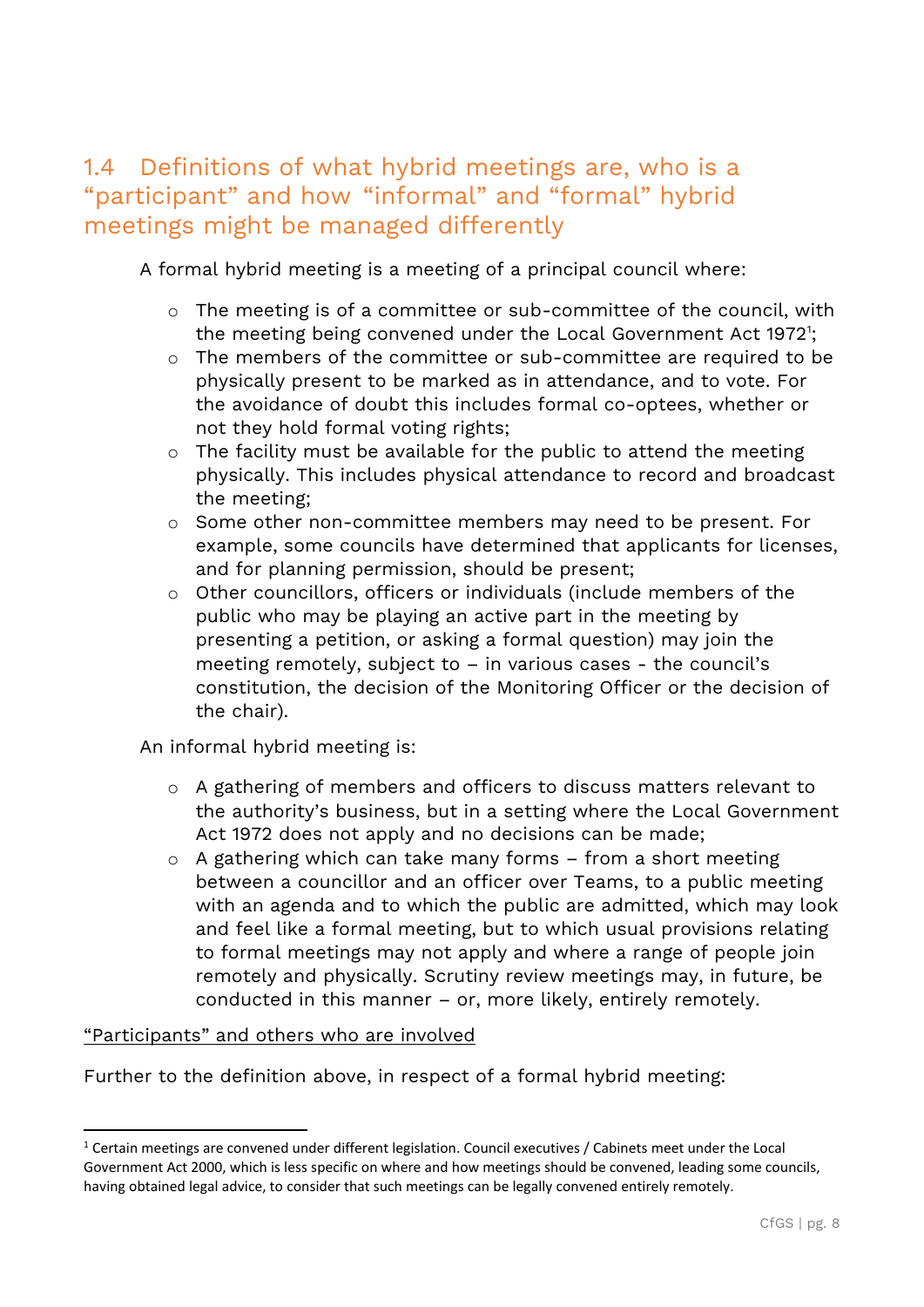- o A "participant" is a member of a committee, who in order to take part in proceedings must be present physically – legally they are "attending" the meeting. A member of a committee *could* in theory join remotely – they would not be marked as "present" for formal purposes and would not be considered to be "attending" the meeting. They could not take part in formal proceedings, such as a vote. This includes voting and non-voting cooptees. Councils would need to consider carefully the extent to which such a practice adheres with the High Court judgment, given the concerns that the Court raised about the need for certainty about who is or is not "present" for the purpose of formal proceedings;
- o Others may be "involved" in a meeting but, with no formal requirement to be physically present, could join remotely. This covers witnesses, members of the public and other councillors. In respect of the public, as noted above the facility must exist for physical public attendance in the room that the meeting is taken place.

A formal hybrid meeting will be inquorate if an insufficient number of a committee's members are physically present. Some councils have sought to allow such meetings to go ahead notwithstanding – recognising that they have no formal status and decision-making power in doing so. In cases where decisions need to be made, some councils have sought to use these informal "committees" as consultative bodies, with their views influencing the making of a formal, delegated decision by an officer. While this paper cannot provide legal advice on this matter, councils will need to think carefully about the legal basis for holding meetings in this way.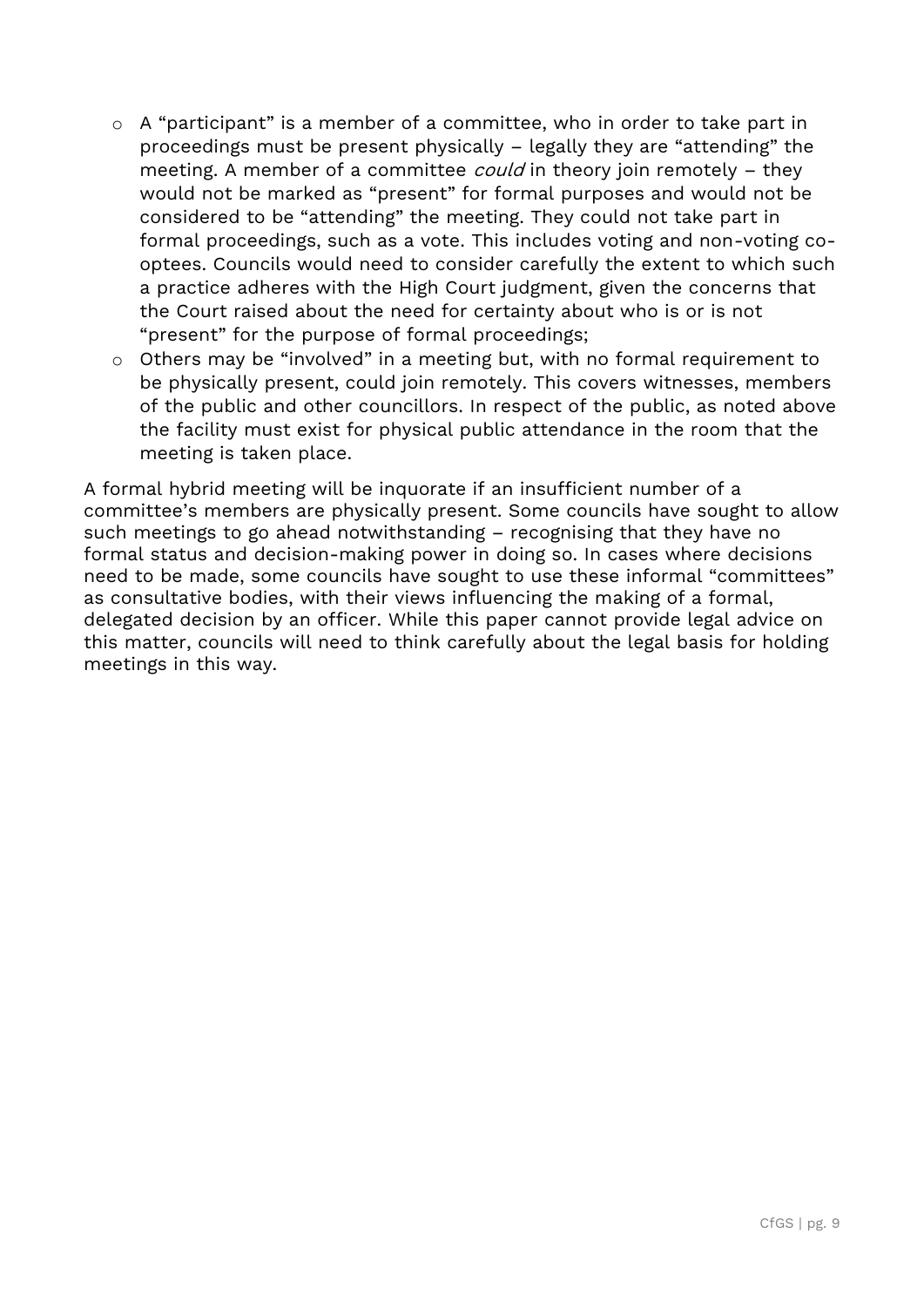# 2.Learning from experience: behaviours and attitudes associated with remote and hybrid working

Councils learned much during the pandemic about the technical and logistical challenges of operating remote meetings. They also learned about the behavioural and attitudinal shifts amongst both members and officers in how business was carried out. We set out some of these key behavioural factors below – in brief, they are:

- Understanding how frequent meetings need to be, and where and how member voices need to be heard. Hybrid meetings significantly lower barriers to organisation – informal hybrid meetings especially. This could result in a growth in the number of meetings overall, and more active member involvement in a wider range of issues. In some contexts, allowing for more regular, hands-on conversations between members and officers will help councils to operate more effectively - in some cases they will not;
- Preparation. Hybrid meetings (like remote meetings) will require preparation – to understand how hybrid working will affect the dynamics in the room, based on who is attending in person and who remotely. This is likely to make them more resource intensive to organise and support;
- The structure and management of meetings (particularly focus and attention). Meetings where some participants join remotely need to be organised to ensure equality of access – ensuring that remote participants are not forgotten and that all are able – where appropriate – to be involved on a level playing field. This also involves an awareness of how those joining remotely can be distracted – and arrangements for use of the meeting chat and WhatsApp (as well as other messaging tools)
- **•** The approach to debate and dialogue. Hybrid meetings may be especially tough for chairs, who may need to be more interventionist – and who may require more support. The challenges for these meetings are different to the challenges for either remote or physical meetings;
- Accessibility for councillors, professionals, and the public is crucial. Equality will need to be at the forefront of the minds of officers and councillors designing these systems. The need to ensure, and promote, transparency will need to be a key component of hybrid arrangements.

We will return to some of these issues in chapter 3.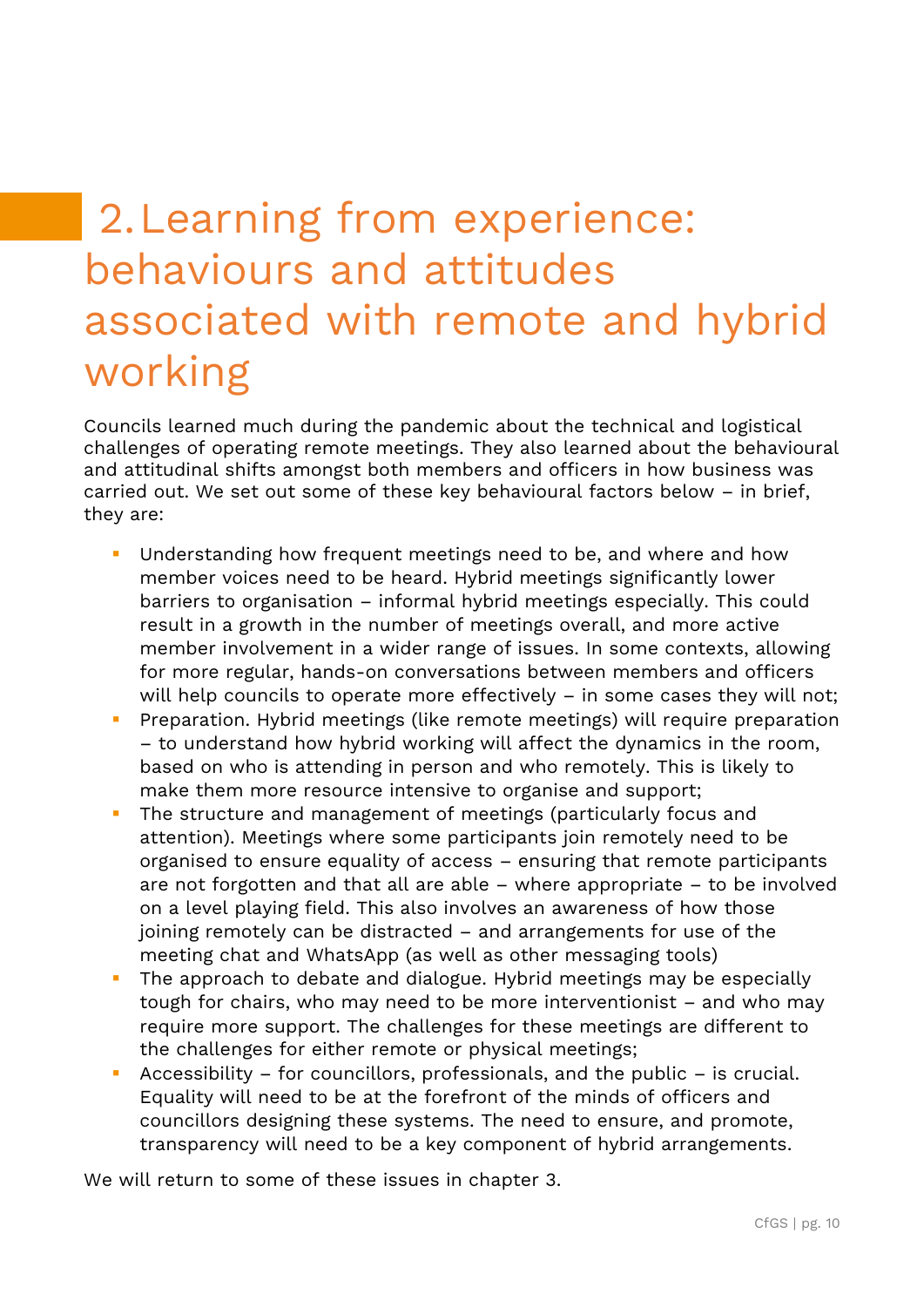#### 2.1 Behaviour change overall

Behaviour change seemed to have presented differently in different councils. We are aware of instances where relationships between politicians, and between politicians and officers, worsened, where debate became more antagonistic and confrontational.

Equally we had seen examples of improved behaviours – places where dialogue and discussion were much richer because more members were able to take an active role in formal business, and because the challenge of the pandemic gave people a sense of shared purpose. There has been a sense that behaviours in remote meetings were more "sanitised" – that the distance of a remote meeting platform encouraged more measured behaviours.

We know that, given this experience, some members have been keen to "get back to" traditional behaviours – particularly the sometimes-performative nature of full Council meetings. For many, the pandemic period was a hiatus rather than an opportunity to think afresh about how we meet, and how we behave when we meet.

It is worth noting therefore that examples of positive behaviours will often have a negative counterpart – councils', and councillors', individual experiences vary significantly. Individual meetings in the same authority may also exhibit these differences. There is certainly no overwhelming, consistent trend.

Below, we provide examples of these positive and negative behaviours, and how they manifested.

#### **Could changes in behaviour in the past couple of years be due to something other than remote working?**

Behaviour changes – positive and negative – may not always relate exclusively to the operation of remote meetings. There have been other developments in recent years that has impacted on behaviours – things like:

- High member turnover. Some councils have experienced high turnover in the last several years. A "bumper" election year in 2021, coupled with the challenges around inducting new members in remote working environment, may have exacerbated this;
- Shifts in political balance. More councils have shifted to no overall control in recent years, with some being administered by multi-party coalitions; this is coupled to wider trends around political balance. Councils which have been politically stable for lengthy periods have now become more contestable. In some places these changes may not have been managed especially nimbly, and may have had negative results in terms of behaviour;
- **·** Financial pressures. Increased pressure on council finances has, for some authorities, brought to the foreground the need to make extremely difficult decisions about stopping or curtailing certain services. In some cases, this has led to significant political tension – and to tension between the council and the public;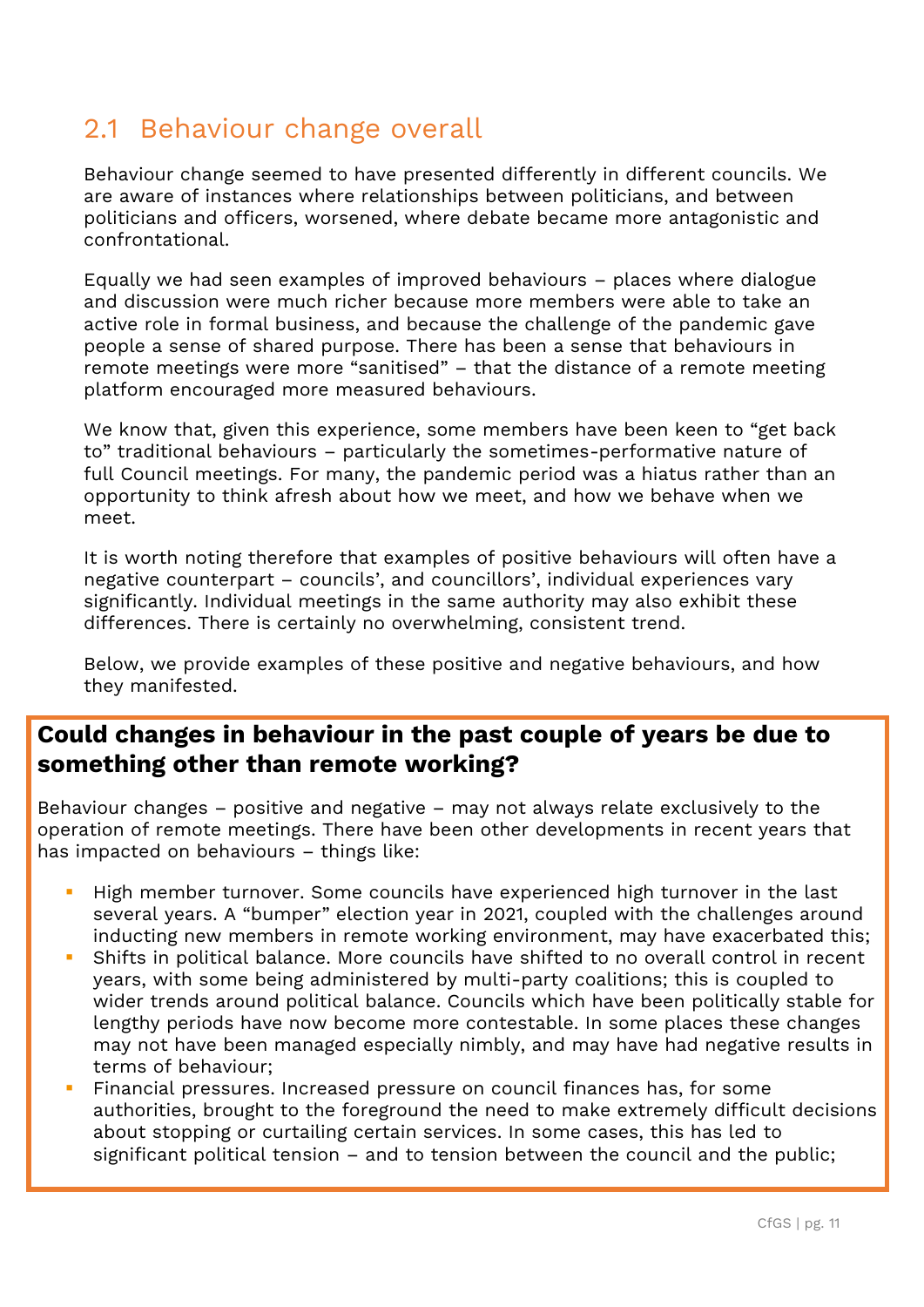Shifting business models. Councils moving to different operating models can bring both councillors and officers out of their comfort zone – in some instances such changes have led to councillors becoming frustrated at an ability to effectively scrutinise commercial activity undertaken by the council, or activity carried out by another provider, paid for from council funds. This is a broader issue – perhaps exacerbated by the pandemic in some way. It is something that a forthcoming CfGS publication will examine in greater detail.

Not all the behaviours and factors set out below have been present in every, or most councils – they reflect a general sense of the kind of issues that emerged in some meetings in some authorities.

### 2.2 The frequency of meetings – understanding when members' (and other) voices need to be heard

Some councils took a significant amount of time to begin to convene meetings once the power to meet remotely was given in spring 2020. The ongoing emergency may have been used by some as a justification for not convening meetings, because staff were extremely busy with pressing operational duties. We know that similar excuses have been made into 2022, and that (for example) scrutiny committees have found it challenging to secure the attendance of officers. In some councils, the frequency of meetings has therefore reduced – with member activity not exactly side-lined, but curtailed, particularly since the ability to convene meetings remotely ended in May 2021.

Paradoxically, during the pandemic it became, in some respects, easier to convene meetings. While the number of formal meetings stayed around the same in many councils (once meetings restarted in May), informal meetings proliferated as it became easier for people to find the time and opportunity to attend them. In a fast-moving and uncertain environment where serendipitous in-person meetings (in Town Hall corridors, for example) are less likely it became more common to convene meetings; people being at home the whole time led to a tendency to assume constant availability, and the number of meetings proliferated.

#### Learning

Councils (particularly senior officers) should examine in what circumstances the use of hybrid working can be normalised as the pandemic recedes. This is particularly the case for bringing hybrid meetings into a council's toolchest on a permanent basis.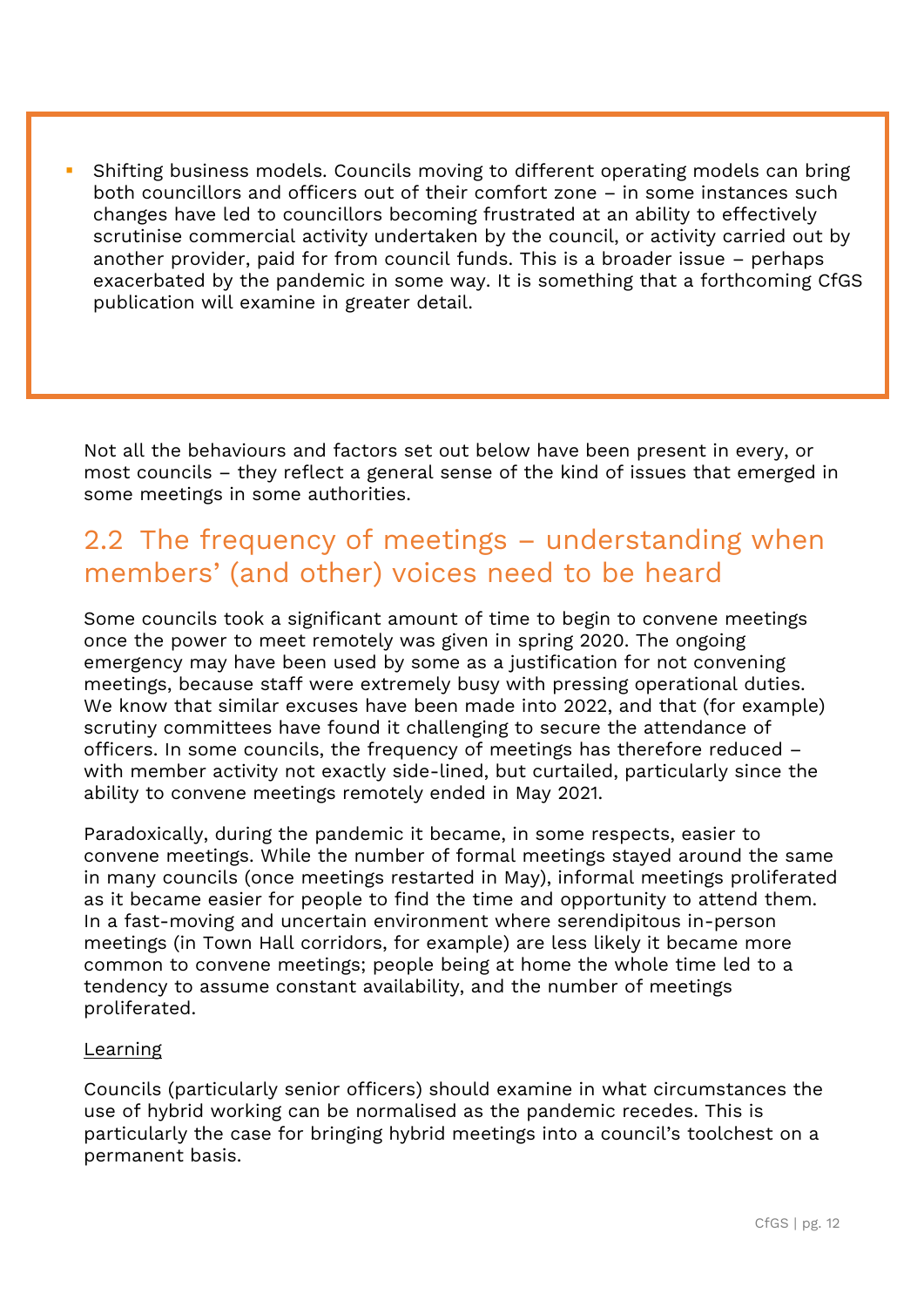Planning for meetings includes reflecting on where holding a meeting (hybrid, remote or otherwise) may not, in fact, be appropriate or necessary – asynchronous communication through tools like Teams, Slack, SharePoint or email may be a more effective way to transact business. Not everything needs to be worked on "live".

#### 2.3 Preparation

In many councils the operation of remote meetings saw more, and more effective, preparation in advance of those meetings.

The purpose, objectives and outcomes of remote meetings were often better defined – remote meetings in many instances covered less business in more detail. Member and officer communication in advance of the meeting was better, because (certainly at the outset of the pandemic) everyone had to think carefully about how the meeting would work to ensure that everyone could be effectively engaged. Remote working made it easier for chairs to be more involved in preparation conversations. Conversations about planning and preparation, which might otherwise have happened by e-mail or through informal in-person meetings and phone calls, tended to be tighter and more focused.

However, in some cases the frequency of meetings (see above) meant that preparation did not happen as effectively – that the fragmentation of communication that some experienced because of remote meeting impacted upon the organisation of meetings as well.

And, in other places, meetings were over planned – an uncertainty about how arrangements should operate involved the expenditure of a significant amount of resource, particularly on the side of officers. As confidence with remote working grew, this risk dissipated – although there is a possibility that the risk will reappear as people experiment with hybrid meetings. It remains the case though that despite everything, remote meetings were always more resource intensive than physical ones to organise – with a member of staff often being present as a matter of course to manage ICT difficulties, and planning around ICT being an important part of preparation.

#### Learning

Chairs and their committees may need to plan ahead more carefully, in thinking about how business might be transacted (including transacting business in hybrid forms). This may include more creativity about the involvement of witnesses and members of the public, where barriers to engagement may have been lowered if they are able to join physical meetings remotely.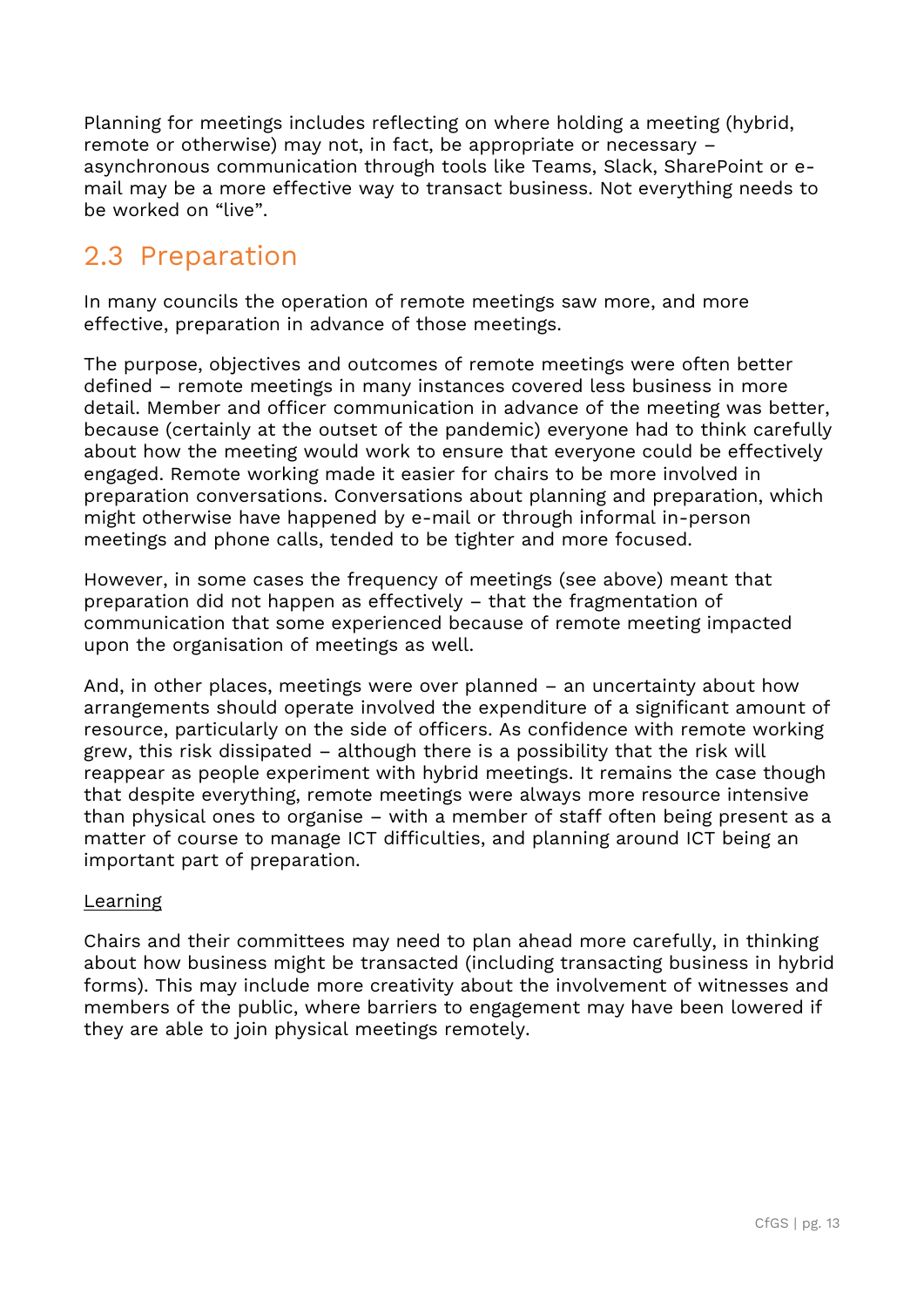#### 2.4 The structure and management of meetings: focus and attention

In meetings themselves, there were significant behavioural shifts. Attendance increased because of the ease of joining remotely – but attendance is not the same as active presence. Focus, in some instances, was more difficult for many participants because of the ease of multitasking.

Multitasking is the tendency to not fully engage in the meeting by undertaking other tasks – some of which may be related (tangentially) to the meeting itself, but some of which may not.

Those joining a meeting remotely are beset with distractions. This can take several forms:

- Taking notes. Except for the committee clerk, whose job it is to take a note of the meeting, notetaking can end up becoming a way to "engage" in the meeting without listening, and contributing, actively. This can also happen in physical meetings, but it is more obvious to other participants;
- Parallel chats. Participants can use the "chat" feature to have parallel conversations about committee – and other – business. When comments are made in the general chat they can be seen by the chair and discouraged, but private messages can also be sent between participants. Chat on other platforms such as WhatsApp can also be carried out in a way that is less obvious than it would be if participants were present in person;
- "Admin". The use of time in meetings to do e-mails, and other work or to perform domestic or political activity wholly unconnected to the meeting in question. This is a particular risk.

Remote meetings posed challenges for chairs trying to keep track of participants levels of engagement. Where all participants are together in the same physical space an experienced chair can – even with a large group – get a sense of those who are engaged, and disengaged, from the discussion in progress. They can see where someone is keen to contribute to the conversation.

Online, this is more challenging. In a large meeting a chair may not even be able to see the video feed of all participants – particularly if a presentation is being displayed on screen-share. Some participants may turn their cameras off – councils have taken different approaches to expectations around councillors' visibility, and the visibility of others.

In a formal hybrid meeting, a chair (as a meeting participant) will generally be present in a room with other participants, while others join remotely.

Keeping track of activity and engagement on a screen which may be small and off to one side of the room, presenting images of remote participants which may be of a poor resolution, could be distracting to chairs. There is the element also of trying to focus on the engagement of individuals joining remotely.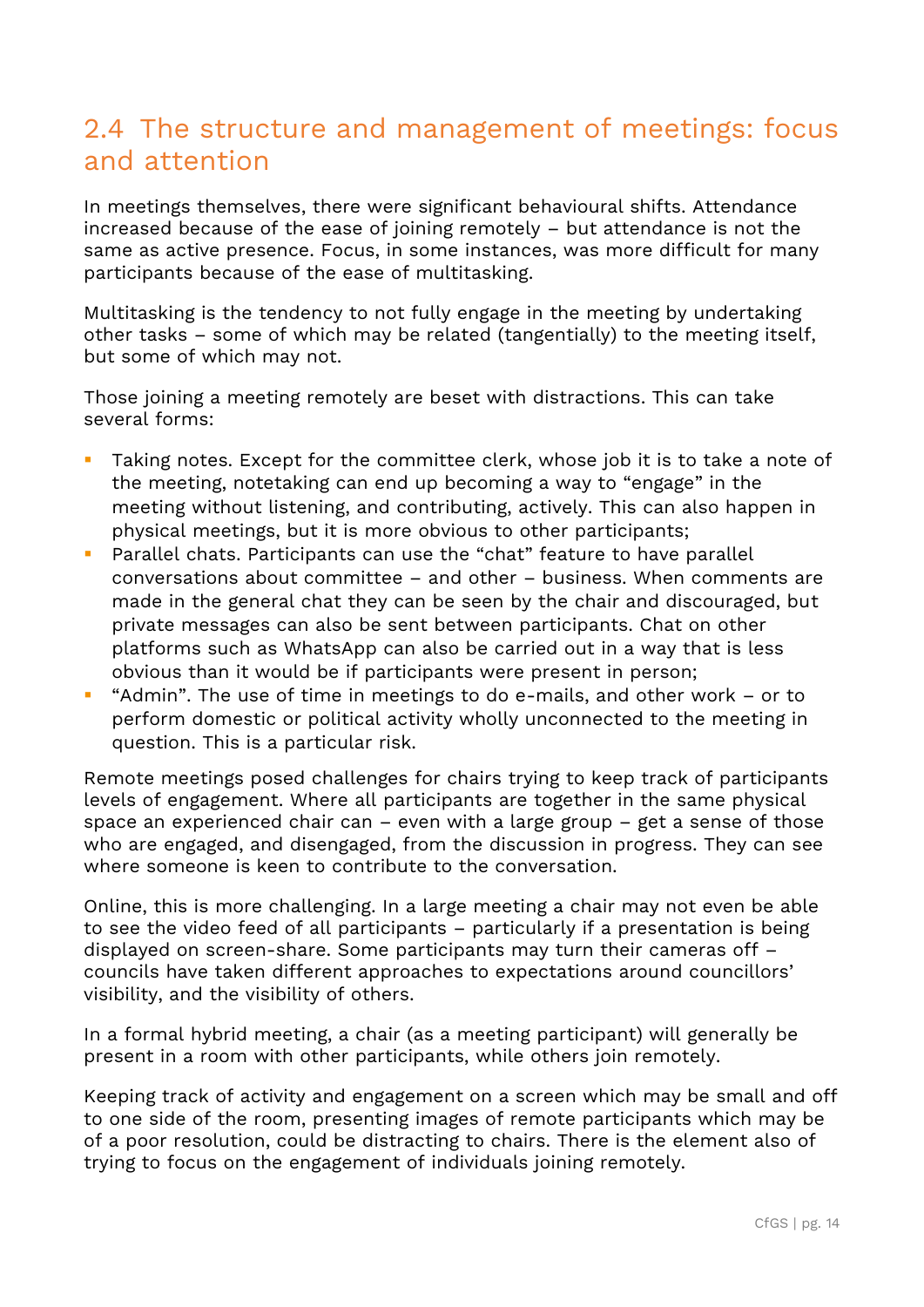#### Learning

A good first step will be to highlight some of these risks of inattention in a protocol, and to ensure that both members and officers are aware of them. It might be appropriate for hybrid meetings for the online chat to be disabled, unless it is being actively used by a clerk to communicate with those joining remotely.

The risk of some of these behaviours is lessened with hybrid meetings where councillor participants will be in the room – but the chair will need to be aware that it may affect the engagement of those joining remotely. These behavioural issues continue to be a pressing risk for informal hybrid meetings.

#### 2.5 The approach to debate and dialogue

Chairs have a delicate balance in both hybrid and remote meetings. The challenges of bringing together discussion between people not all in the same physical place means a degree of intervention on the part of the chair, which involves a more structured approach to questioning and to conversation.

In some instances during the pandemic, councillors struggled with effective chairing. Chairing was sometimes too interventionist – choking off free debate with an attempt to organise and structure proceedings, itself driven by a need to stay focused and ensure that business could be transacted in challenging circumstances. Conversely, sometimes chairs found it difficult to control proceedings – an unfamiliarity and lack of confidence with technology often being central.

Some excellent in-person chairs found it challenging to chair remote meetings. Some chairs lacking in confidence and skills in person found themselves highly able at managing meetings remotely. It is likely to be the same with hybrid meetings, and chairs will need support and advice (and the ability to reflect on their performance) to be able to transact their duties effectively. They will also need assistance from other committee members.

#### Learning

Even experienced chairs are likely to need ongoing advice and support if hybrid meetings are to become more widespread. Councils may want to take the opportunity to facilitate conversations between councillors about the best way for debate and discussion to be managed in hybrid meetings, and in remote meetings should the power be put in place to meet in this way in future.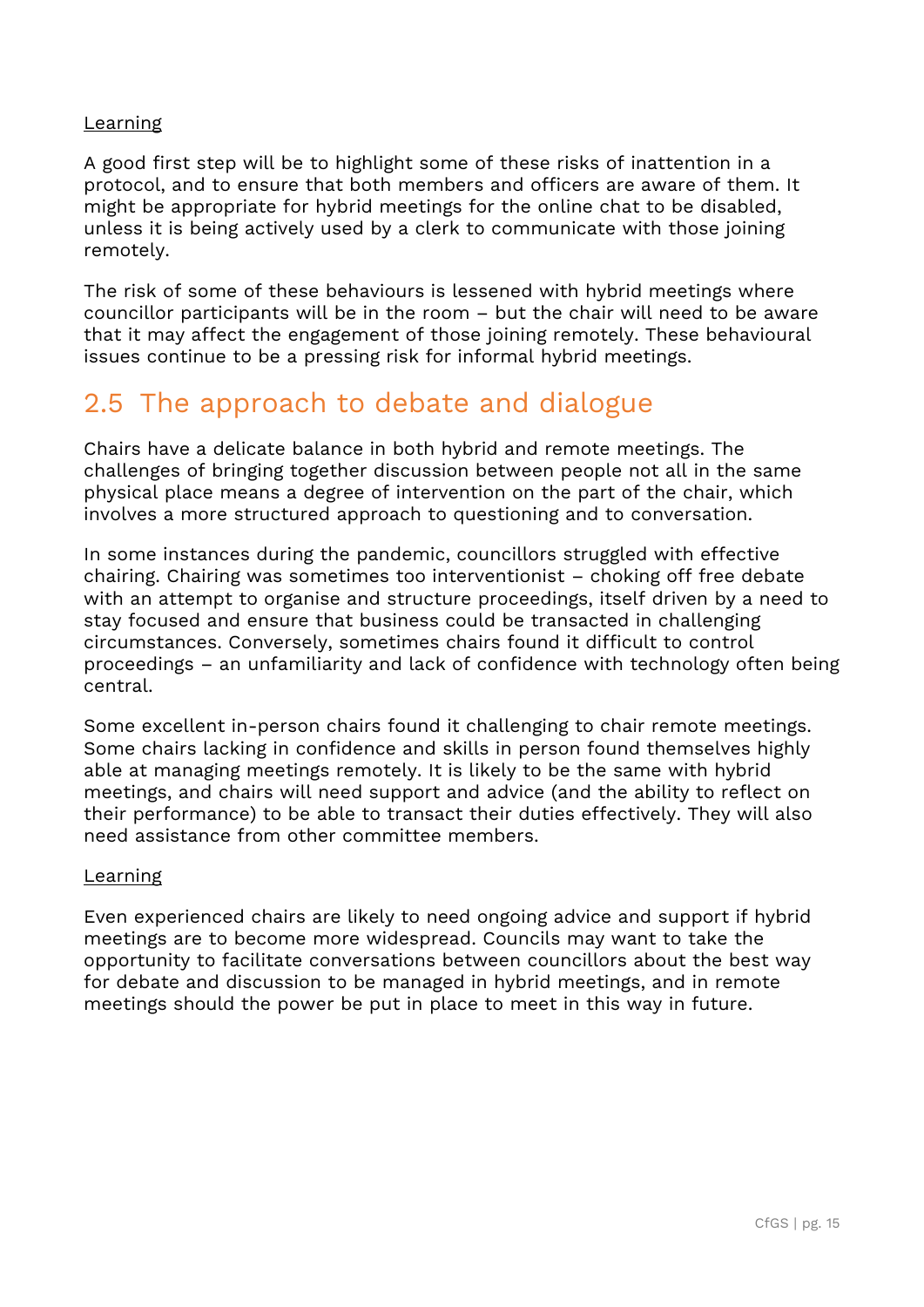### 2.6 Accessibility, for councillors and other active participants

The challenges around remote meeting accessibility for councillors are welldocumented. Challenges for members joining on tablets or phones, or suffering from poor broadband connections, were consistent causes for concern – limiting the ability of those members to fully participate. Councils took significant steps to make IT facilities, and support, available to members who needed it – and this served to mitigate this problem significantly.

Arguably more significant, are the positive impacts that remote meetings had on access for those with caring and professional responsibilities. It meant more consistent councillor attendance at meetings, and a greater ease in securing a wider range of witnesses for some scrutiny meetings.

#### Learning

Ongoing council awareness of the personal needs of councillors will be important in maintaining their engagement, as in-person physical meetings continue. Councils will need to think about whether the resumption of physical meetings in May 2021 led to a drop off in engagement and attendance from some members – or other shifts in engagement or behaviour. Councils will need to consider these, and related equality, issues in thinking about how "non-participating" councillors may still be supported to attend, and be involved in, certain meetings. It may also support conversations about where certain business – for example, scrutiny investigations – may be carried out entirely remotely or through informal hybrid meetings.

### 2.7 Accessibility, for the public

Remote meetings facilitated significant access to the public to observe meetings – with the disadvantage that at times they made active contributions to meetings more challenging. In behavioural terms, remote meetings are far less susceptible to being "disrupted". Councils experienced such disruption when, at the start of the pandemic, observers were permitted access to online meeting platforms themselves, but this stopped when councils began broadcasting a meeting feed on YouTube or a council website instead.

That said, there is still a line of argument that says that remote meetings (and hybrid meetings, under relevant circumstances) need to facilitate public protest in some form. Protest in meetings has been a feature of political discourse in the UK for a long time; although inconvenient and disruptive to the transaction of business, the advent of hybrid meetings (and remote meetings) may drive councils to think about these needs.

Finally, councils will need to consider how an increase in audiences for meetings is impacting on the behaviour of those taking part. Viewing figures for remote meetings were significantly higher than pre-pandemic attendance in in-person public galleries – it is unclear the extent to which this had a direct effect on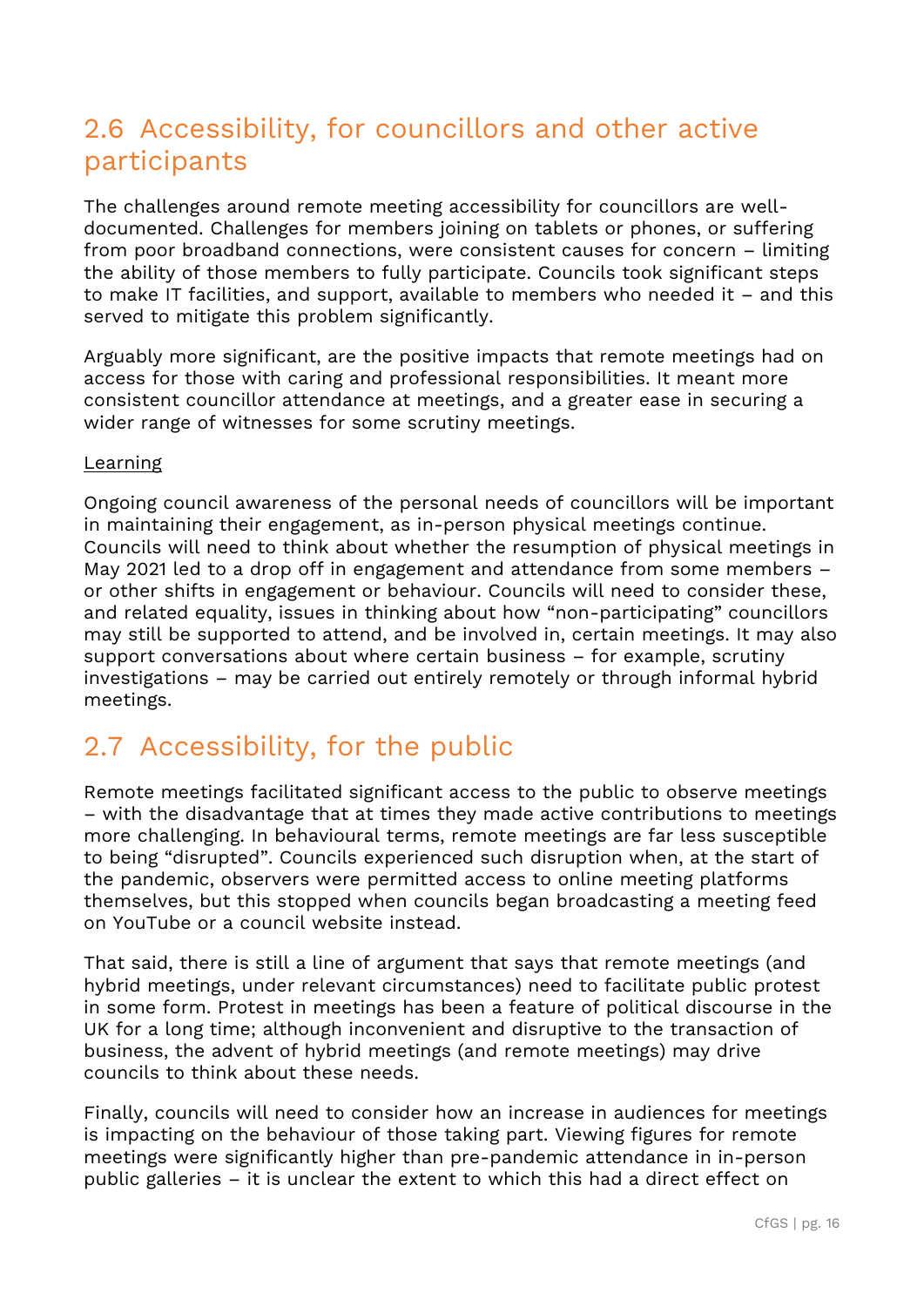behaviours, but increased awareness of council business could have long term effects (positive and negative) on how the public view and perceive councillors, and councils.

#### **Learning**

Participation and observation by the public is central to good governance, transparency and local democracy. The operation of hybrid meetings may put in place further barriers, and present further opportunities, for participation.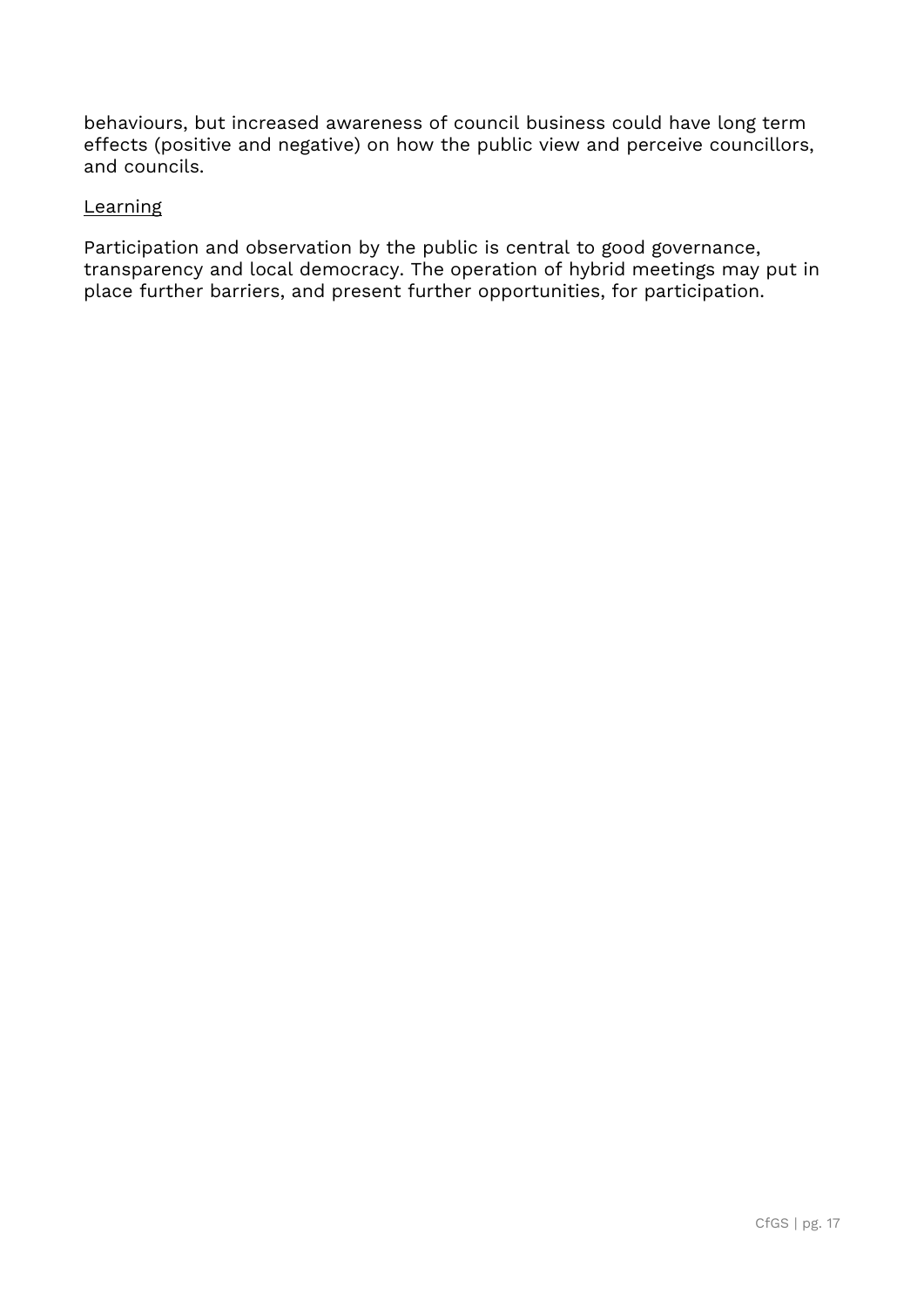# 3. Acting on learning: a hybrid and remote meeting protocol

Councils adopted rules on remote meetings as part of their constitutions in spring 2020.

While fully remote meetings are not legal at the time of writing (February 2022), some of the issues we raise in this paper could be accommodated in a rewrite of these protocols, to take account of the development of practice around hybrid meetings. An awareness of the attitudinal and behavioural issues around the operation of such meetings could be incorporated both into these protocols, and councils' Code of Conduct.

The main components of a protocol might include:

- Definitions of what hybrid meetings are, who is a "participant" and how "informal" and "formal" hybrid meetings might be managed differently (as covered in the section above);
- Consistent rules and principles to underpin where and when hybrid meetings can be convened;
- **EXT** Similar principles to determine how meetings can be properly planned;
- Understanding how support on technology, and access, will need to be managed for participants and observers;
- Guidance for chairs and members on the transaction of business (probably led by a "chair's briefing note"), with a particular focus on the kinds of behavioural and attitudinal issues set out in chapter 2.

Not every aspect of the management of hybrid meetings will need to be including in a protocol. Councils are also likely to need to consider how existing standing orders and rules of procedure may need to be interpreted differently for hybrid meetings – in particular, to account for remote observation, and remote attendance by witnesses.

The issues explored below relate to learning gathered by CfGS over the course of the pandemic, presented in the section above.

#### 3.1 Managing meetings differently

It seems like that hybrid meetings will, by default, become the norm for a large range of "informal" meetings. As we write this, most SMT/senior officer leadership teams are being carried out in hybrid form; informal/political cabinet meetings are being convened in a similar way. Meetings between senior officers and Cabinet members, and other member/officer meetings, may be carried out partly, or predominantly, through remote or hybrid means.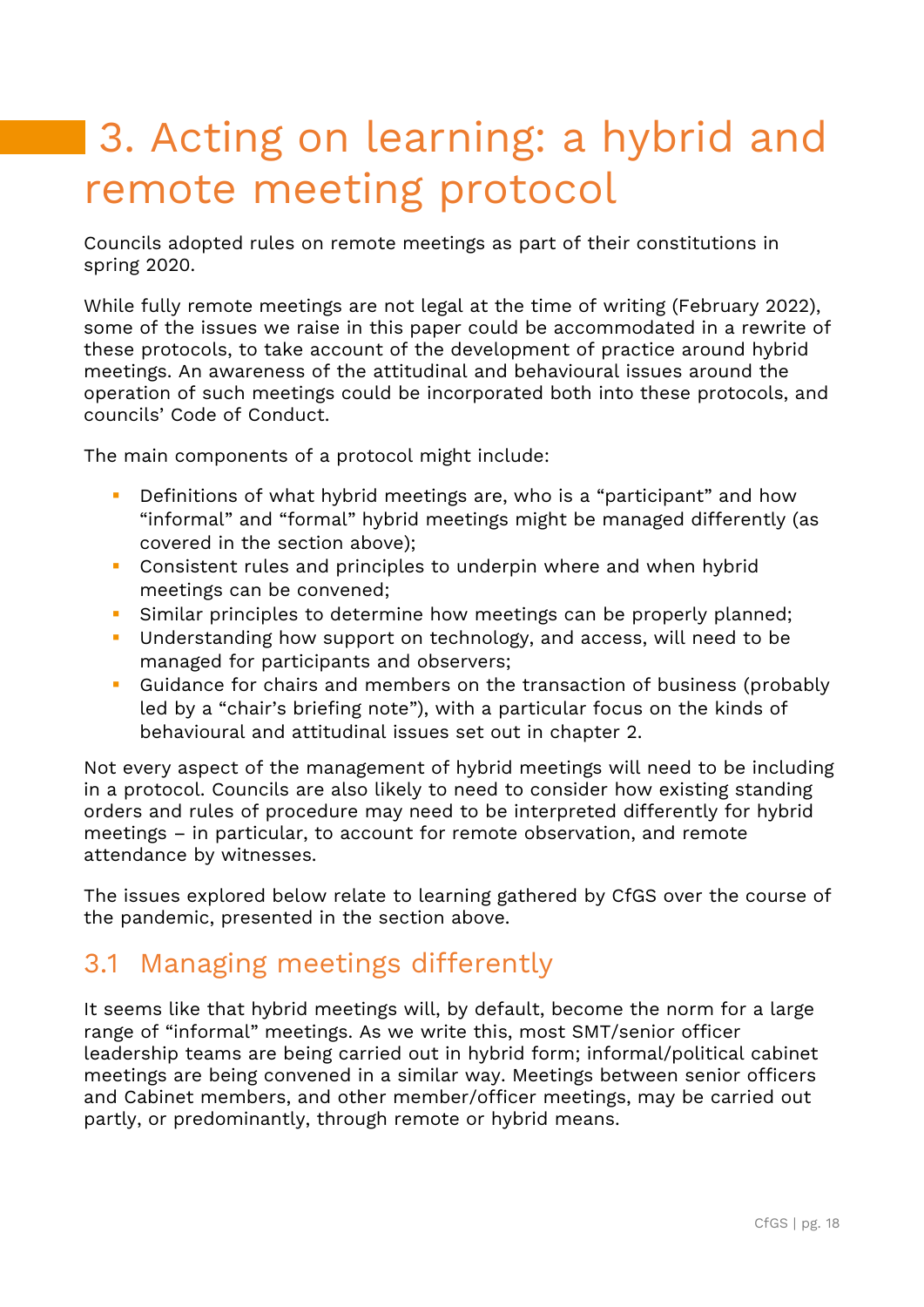This will even be the case as staff return to the office (and as the need to conduct formal business in person acts as a powerful magnet for councillors, drawing them to the Town Hall).

The principles we go on to describe below, in relation to formal meetings, are likely to apply just as much to informal ones. Business will still need to be carried out effectively and certain informal hybrid meetings will need as much thought and planning as formal ones.

Councils will therefore need to consider where and how informal hybrid meetings will be appropriate.

- o For small meetings with up to around twelve active participants (and where, for example, four or five of those participants are in the same physical location) hybrid meetings are likely to be feasible and effective. This is particularly the case where participants know each other, are confident in their roles, and where everyone is also known to the chair;
- o Sometimes, if one person is joining remotely all participants might need to consider whether they should join as if they are remote too. Although the idea of several people in the same physical location all dialling in separately may seem obtuse, it is likely to ensure that people are better able to engage on a level playing field. This might not be a universal rule though, and it will depend on the context;
- o For more complex meetings (and larger ones) councils might think that they should either go all-remote, or all-physical – this contributes to the principle of equality of access. However, in doing so councils will need to think about the access needs of participants overall.

### 3.2 Consistent rules and principles to underpin where and when hybrid meetings can be convened

Different councils may want to make different arrangements for this.

Some meetings may lend themselves to a range of people joining remotely. Where scrutiny committees take evidence from many witnesses, it is likely to be convenient and effective to do so remotely. Under certain circumstances, remote attendance by applicants at planning and licensing committees may also be possible. Meetings of full council, however, may only be effective where all involved take part in the same physical location.

In all cases, the facility for people to be attend meetings physically should always be provided – this includes physical attendance by the public to observe.

Rather than setting out complex rules to determine exactly which may convene in hybrid form and which not, councils may want to set out a range of principles, agreed by members and subject to public input/consultation, so that decisions over when to permit hybrid attendance and when not are clear, well-understood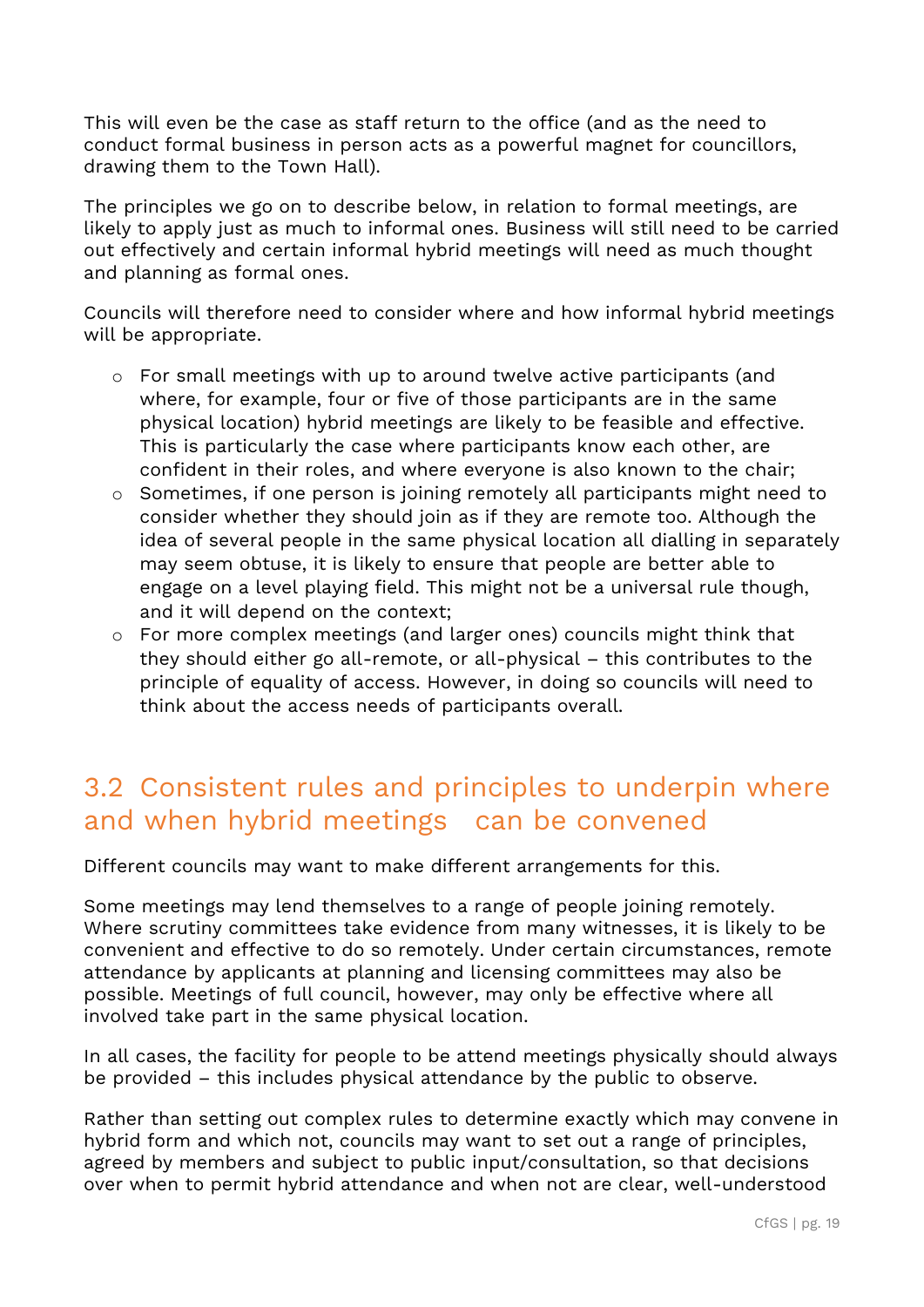and predictable. This may  $-$  or may not  $-$  begin with the principle that meetings should be convened to be all-physical unless there is a pressing reason to permit some form of hybrid attendance.

Key considerations are likely to include:

- **•** The question of intention. Why is a meeting being convened? What are the meeting's objectives? What format is the best one to carry out that meeting's business? For scrutiny task and finish meetings, for example, the nature of proceedings may lend themselves to wholly remote arrangements. For some meetings, where it is legal to convene them, remote meetings may be less resource intensive – in others, as we have noted above, they may be more so, and an understanding of these issues will be important in making a judgement;
- Where it is important for a person or a group of people to be involved in a meeting, and where that might require that arrangements might need to be in place for them to join remotely. To reiterate, the members of formal committees are not permitted to join this way, but other people may be able to do so;
- **·** The availability of resources, and the need to prioritise need. Some councils may not have enough IT and video facilities to service multiple meetings, in public meeting rooms at the same time. Some prioritisations may be necessary, if there is high demand for such facilities;
- The requirements of equality, diversity and inclusion. Being able to join a meeting remotely is a huge enabler of local democracy. This is the case not only for observers, but for others seeking to be involved without being formal participants in a meeting. It can be used to draw on a broader pool of witnesses for scrutiny meetings, to facilitate a more open approach to public questions, and to make it easier for applicants to engage with formal meetings on regulatory and quasi-judicial matters. This paper sets out some barriers and challenges for the successful operation of hybrid meetings, but the overriding benefits for equality we think override these shortcomings, where they do exist.

### 3.3 Principles for planning and preparation

Different meetings are likely to need different levels of preparation. Our research has shown that hybrid and remote meetings can benefit from more, and more effective, preparation. To prevent this from becoming burdensome, chairs and others playing a part will need to think about the following kinds of issues:

The nature of the business being conducted. Are decisions being made? Is evidence being taken from external witnesses, and if so in what capacity? Is the meeting one in which non-committee members have a right to speak, or would expect to be able to speak?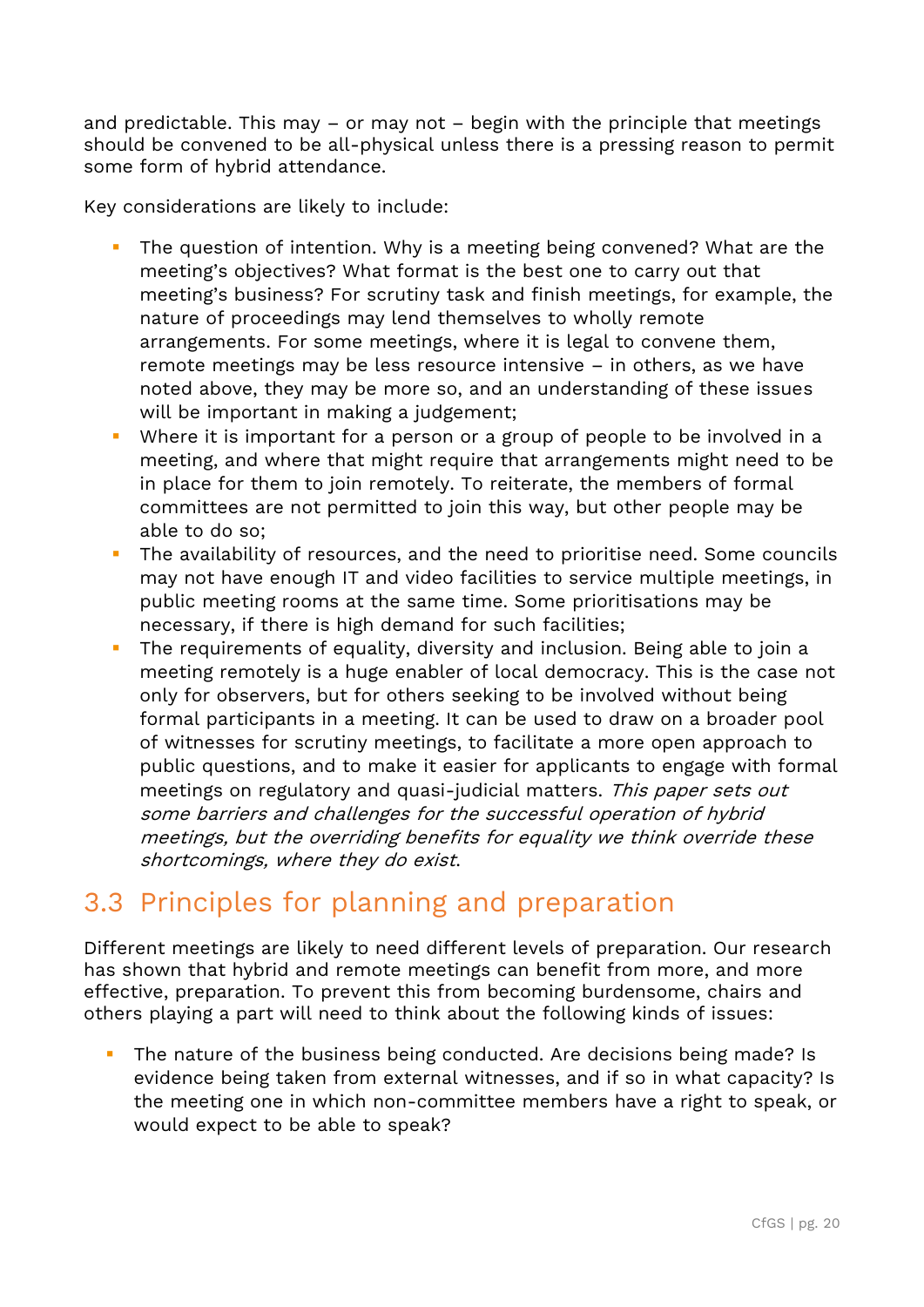- How much business is being carried out. A longer, or more complex, agenda might sometimes be better served by an all-physical meeting rather than a hybrid, to make focus and attention easier to manage;
- Who will need to attend physically, and who can (or may need to) attend remotely?
- **E** Are there any safeguarding needs, or implications, around those joining remotely, or even those present in the room?
- Aside from the formal participants in the meeting, the committee administrator will need to be present in the room – a council may decide that applicants (on planning and licensing issues) or parties (in respect of other, quasi-judicial matters such as school appeals) should be physically present by default in the interests of the smooth running of proceedings. However, councils will need to be aware that – if the facility for hybrid working exists – their duties under the Equality Act could require that they make that facility available where someone (who is not a meeting participant) finds it more difficult because they possess a protected characteristic.
- Councils will also need to be alive to the risks of disadvantaging people who have professional or caring responsibilities which make attendance difficult, when joining a meeting remotely might be a technical option.
- Finally, councils will need to consider levels of IT skills, and access to IT equipment, amongst those joining this way;
- Seating arrangements for those attending physically. When cameras are present, people may need to sit in specific places to ensure that those joining online can see them. This may affect – for example – where political groups sit together;
- How will the balance of who is, and who is not, in the room will affect how business is transacted. If there are a number of people joining by remote means, it will affect behaviours both in the room, and online;
- **•** The use of visual aids. Where some are in the room and some not, those presenting reports/information will need to take great care around the use of visual aids. PowerPoint presentations may not be universally readable, depending on things like font size on screens.
- **•** Physical handouts will obviously not be accessible to those joining remotely (including public observers). Councils will need therefore to have particular regard to arrangements for the tabling of late papers, or the tabling of papers or reports at the meeting itself.

#### 3.4 Understanding how support on technology, and access, will need to be managed for participants and observers

Meaningful access is a vital part of the operation of meetings held in public – for participants, other people who are involved, and for observers. For remote or hybrid meetings, this starts with technology.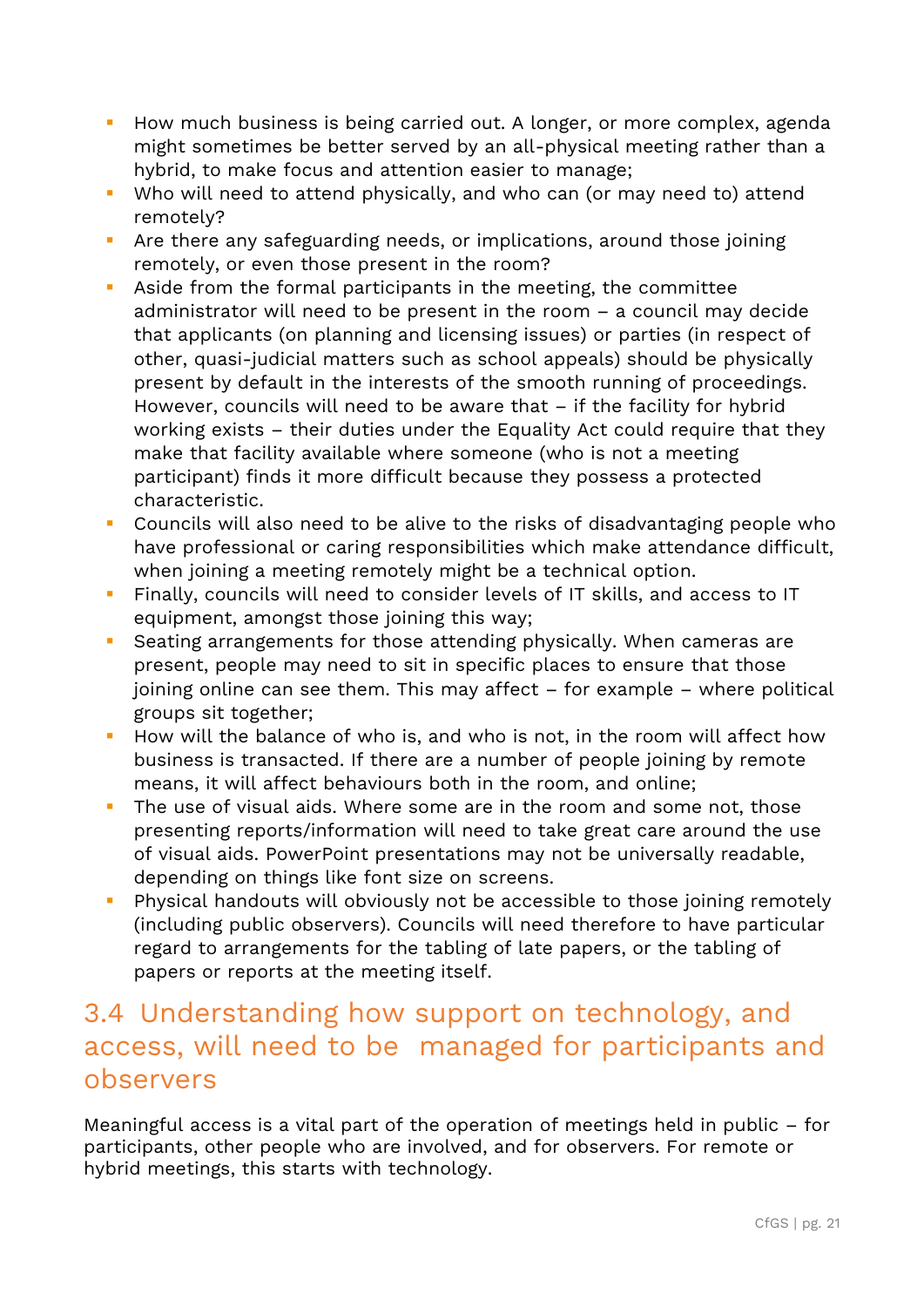This is critical for those involved in the meeting but not present in the room. Those joining remotely will need their contributions managed so that they can play as full and active part in the meeting as needed.

### 3.5 Technology

Councils will have been used to the operation of technology for remote meetings. For hybrid meetings a whole new range of considerations exist. The considerations outlined below are vital in ensuring that there is equality of participation for those involved in the meeting in person and remotely, and for ensuring that public observation in person and remotely is also possible.

- It will be more difficult for council officers to provide assistance, relatively seamlessly, to those joining online.
- It may be more difficult for those joining online to highlight where they are experiencing connection difficulties;
- **EXT** It may be more difficult for those joining online to follow proceedings happening in the physical space – and vice versa.
	- o Camera angles in the room may be suboptimal. Only a single, wide shot of the room may be available, which may make it difficult for those to follow proceedings. Similarly, some systems may focus the camera on whoever has an active microphone, which may make the feed feel disjointed for those not in the room. Where those joining remotely have their presence projected onto a screen, the screen may be too small (a TV screen to the side of the committee table) or uncomfortably large (a projector screen with a six-foot high image of a person's head and shoulders), or positioned where not all participants can see it (even the chair);
	- o Sound quality may be poor. Mics may pick up debate in the physical space in a way that causes echoes or feedback for those joining online. For those in the physical space, amplification in the room may not be properly integrated with an in-situ mic loop system.

All these issues will also impact on the public's ability to follow proceedings. Technology – in many respects a significant enabler of engagement and participation – may serve to impede it where poor quality solutions are put in place. This is, we know, an area where councils are developing their practice – ongoing experimentation is still necessary and getting it wrong is often a necessary way of learning lessons and, in due course, getting it right.

It is worth noting that while many councils have invested in video facilities in some committee rooms, but these may have been procured primarily to facilitate recording and broadcast, rather than the active involvement of those joining remotely. Councils may need to consider whether, and how, to invest in better facilities.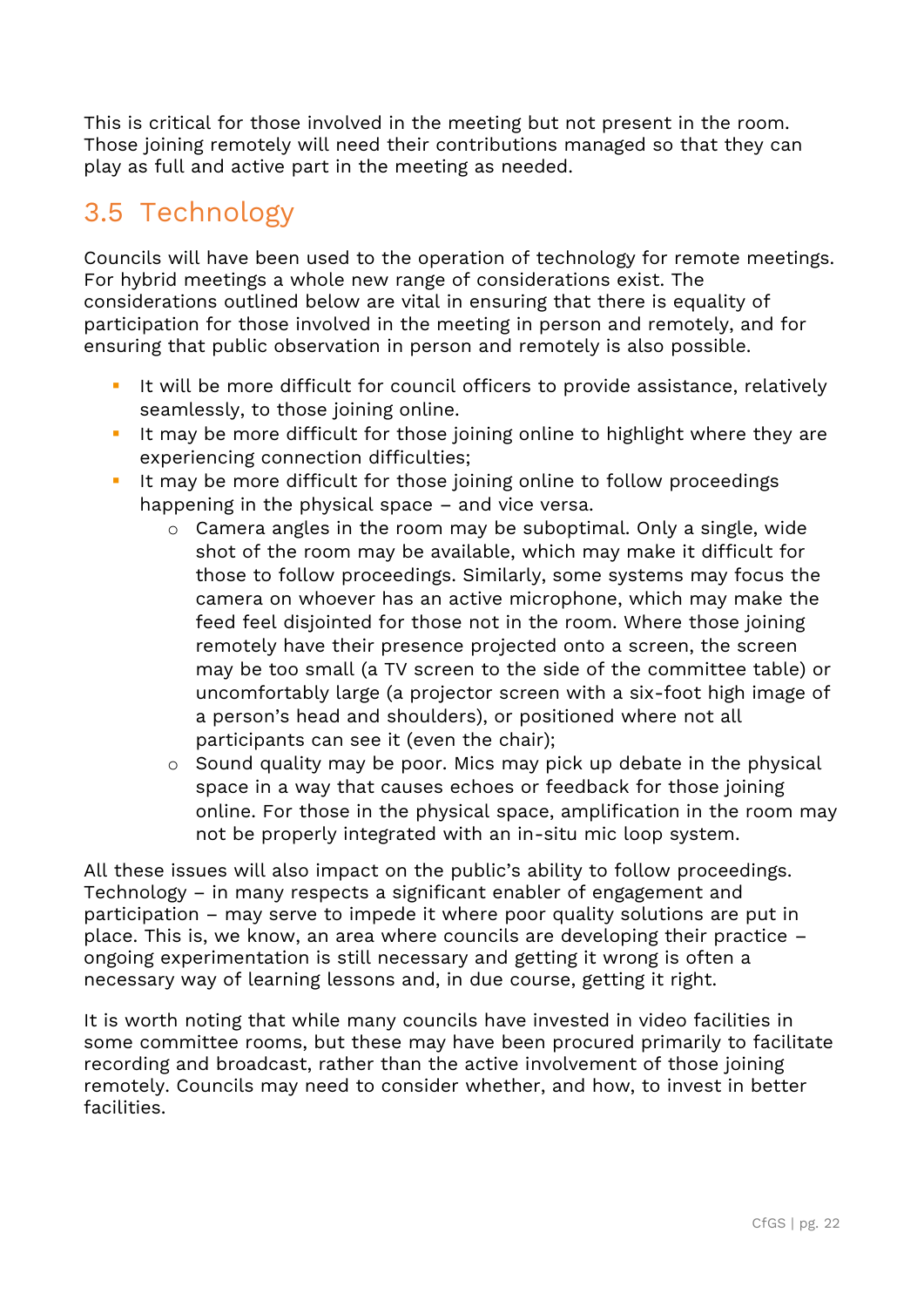### 3.6 Access for participants and others involved in the meeting

Participants will be in the same room but may be expected to interact with those joining remotely. We have noted above those technological limitations that may make this challenging. It may also make things difficult for those joining from a remote location. Considerations are likely to include:

- The fact that, in the case of formal hybrid meetings, the chair will always be in the room rather than joining remotely, which potentially biases proceedings in favour of those present physically. This is particularly the case given that those who are present physically will include all of the legal "participants" in the meeting;
- **EXT** How the chair will have regard to the roles, and needs, of those joining remotely. Chairs will need to think about:
	- $\circ$  the tendency of those joining remotely to lose their attention particularly if audio and video feeds of the committee room are not ideal, and proceedings difficult to follow.
	- o their duty to promote equality of access this is likely to involve a more planned and structured approach to debate where more active chairing is necessary – for example, by inviting contributions from named individuals, and by ensuring that contributions are addressed through the chair;
	- o the need to check to ensure that remote links have not been lost, and a way to make contact with those joining remotely if they have (this includes ensuring that broadcasting arrangements, where relevant, are active and working). Councils developed systems and processes for managing this in the 2020/21 period;
	- o the likelihood that those joining remotely may not do so for the whole meeting, and that their contribution will have to be managed accordingly.

#### 3.7 Access for the public

The public are entitled as a matter of right to attend the physical space where a formal meeting is being held, unless the meeting is dealing with an exempt matter. Councils will need to satisfy themselves that any action they take to facilitate hybrid meetings will not interfere with the public's right to observe meetings – and to record them, using their legal powers to do so.

Councils are likely to want to broadcast hybrid meetings as well as allow inperson attendance; as with a wholly remote meeting, the meeting will be hosted on an online platform, and can be made available for viewing in the way that it would have been prior to May 2021.

This raises the implication that all meetings (including those where no people are joining remotely) should be broadcast in the same manner. As we noted above,